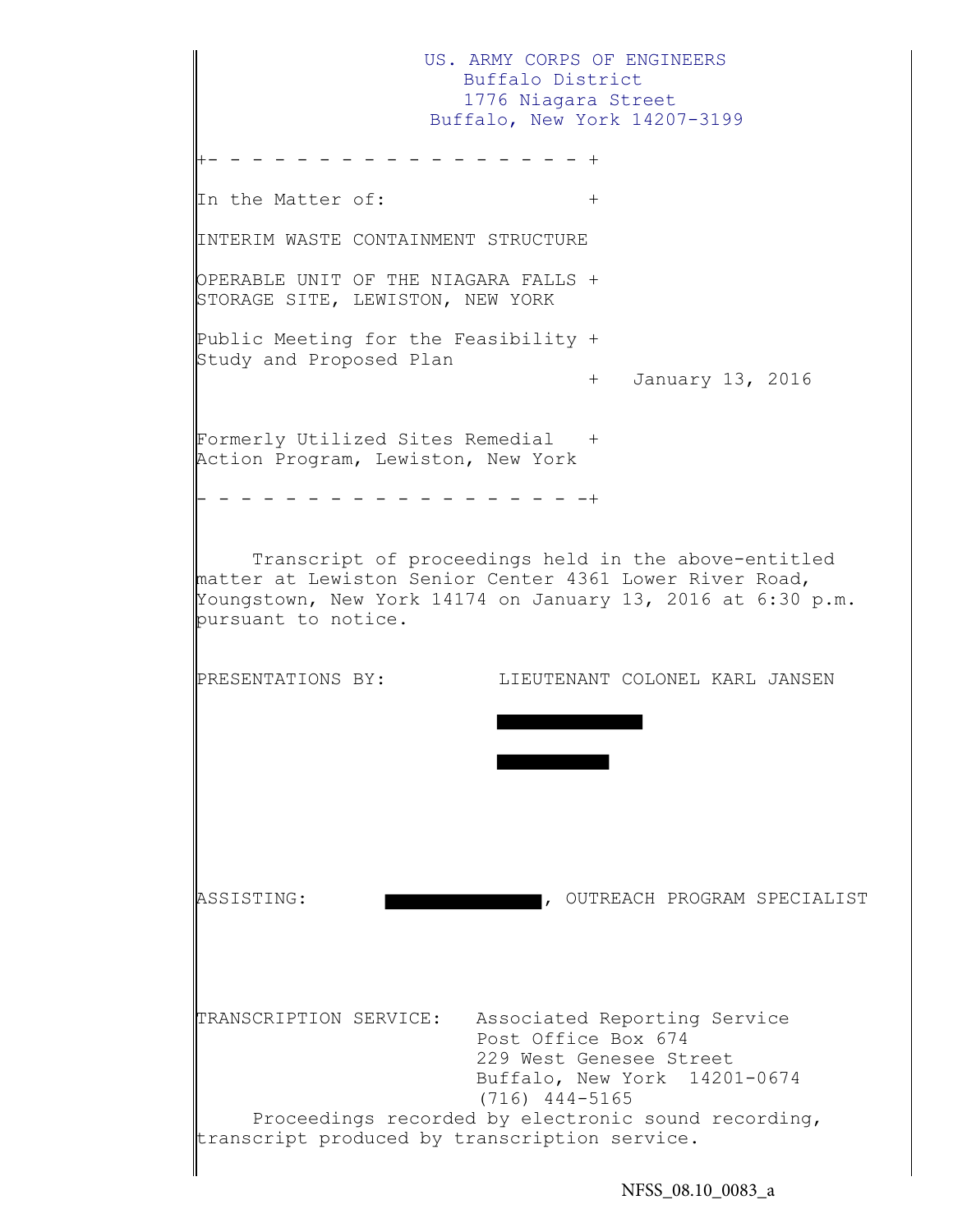INDEX

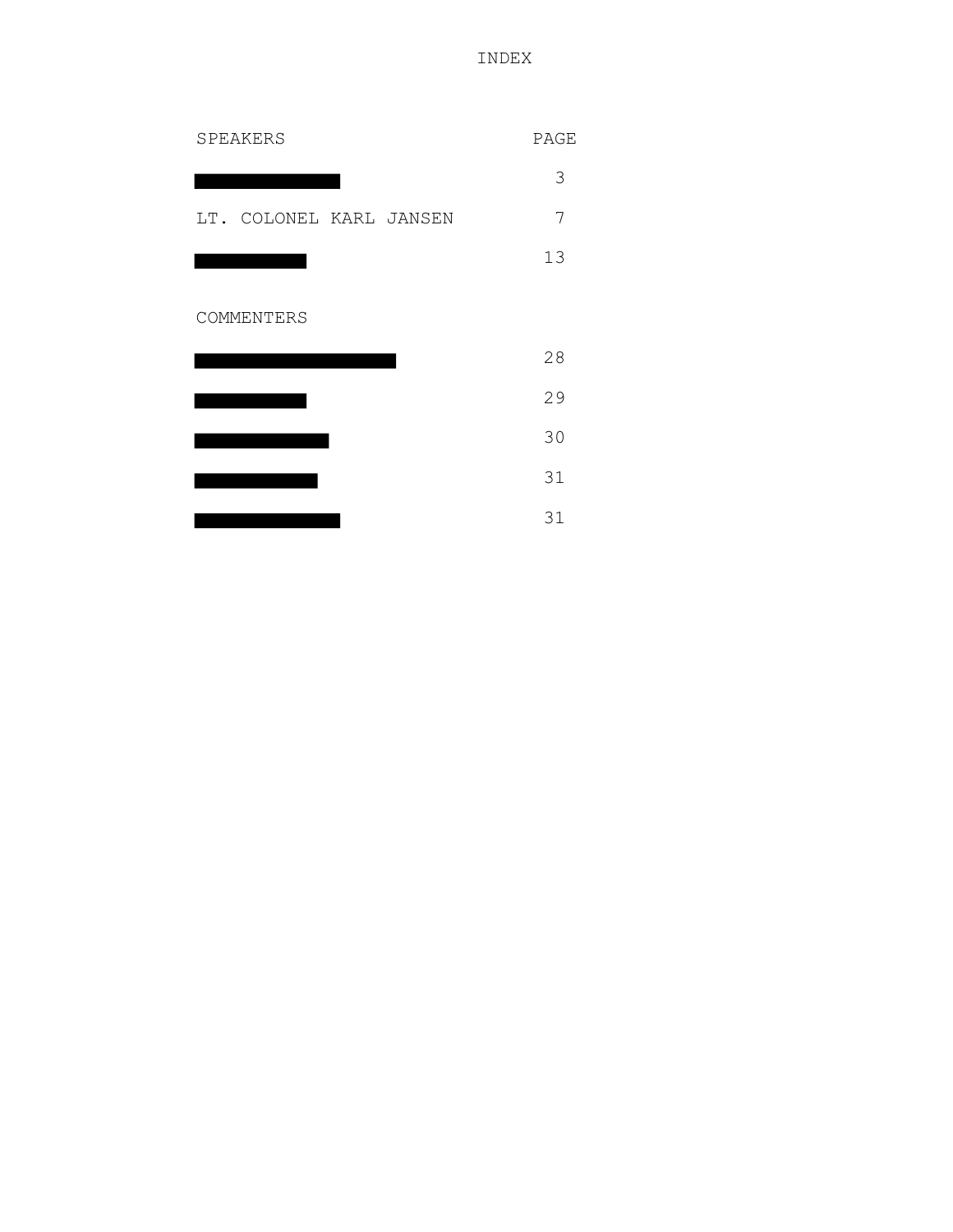# P R O C E E D I N G S If I could have your attention. My name is **a** and for the past four, almost five years I've been lucky enough to serve as the technical facilitator for the community here on the activities surrounding the Feasibility study. So I and the folks on the community advisory committee that have been working with us over the past few years are very happy to see this day.

 And I'm going to be serving just a little bit as a master of ceremonies tonight and move us through the process. So let me just explain how the evening is going to work. In a few moments, we're going to have a short video, which is going to provide a bit of a background on the site, on the cleanup process, and the process getting us to this point in the decision. And then we'll have a break 19 and we'll be changing over to the posters.

 The posters that are in the back right now are background posters and they are there just to kind of remind people where we've been. Those posters are the same posters that you've seen at the last couple public meetings. But during the video that we're going to play, we're going to switch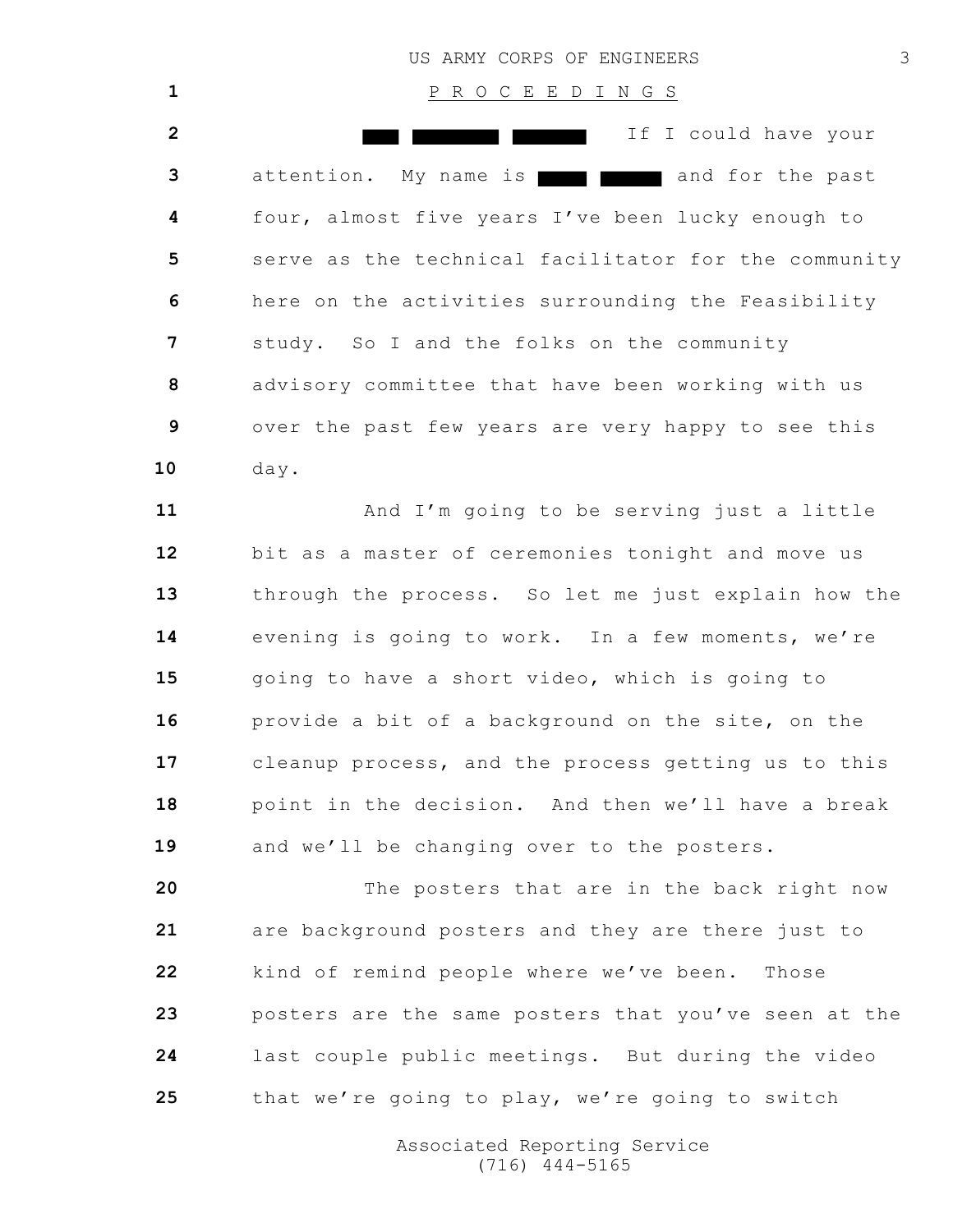those out, and we'll have posters of the proposed remedy that you're going to hear about in the presentation as well. So we're going to have about 15 or 20 minutes of the video, about 45 minutes to talk to the Corps and ask any questions about that during that period. And then we'll come back and we'll have a short presentation, and then we'll have the formal public comment period.

 If you want to be in the formal public comment period, you are to sign up out front. So if you haven't signed up and you do want to speak, please do that, everybody will be given three minutes to speak in that formal period.

 Because we have formal public comment tonight, we're not going to be asking questions at the microphone. If you have questions or if you want to talk to any of the Corps or the contractors who are in the back, they'll be there all night, we'll be here until 9:00 o'clock, so all your questions will get answered. But we want to have time at the microphone for the formal public comment period.

 So that's how that will work and we'll talk about that more as we get closer. But before we dive into tonight's program, we want to honor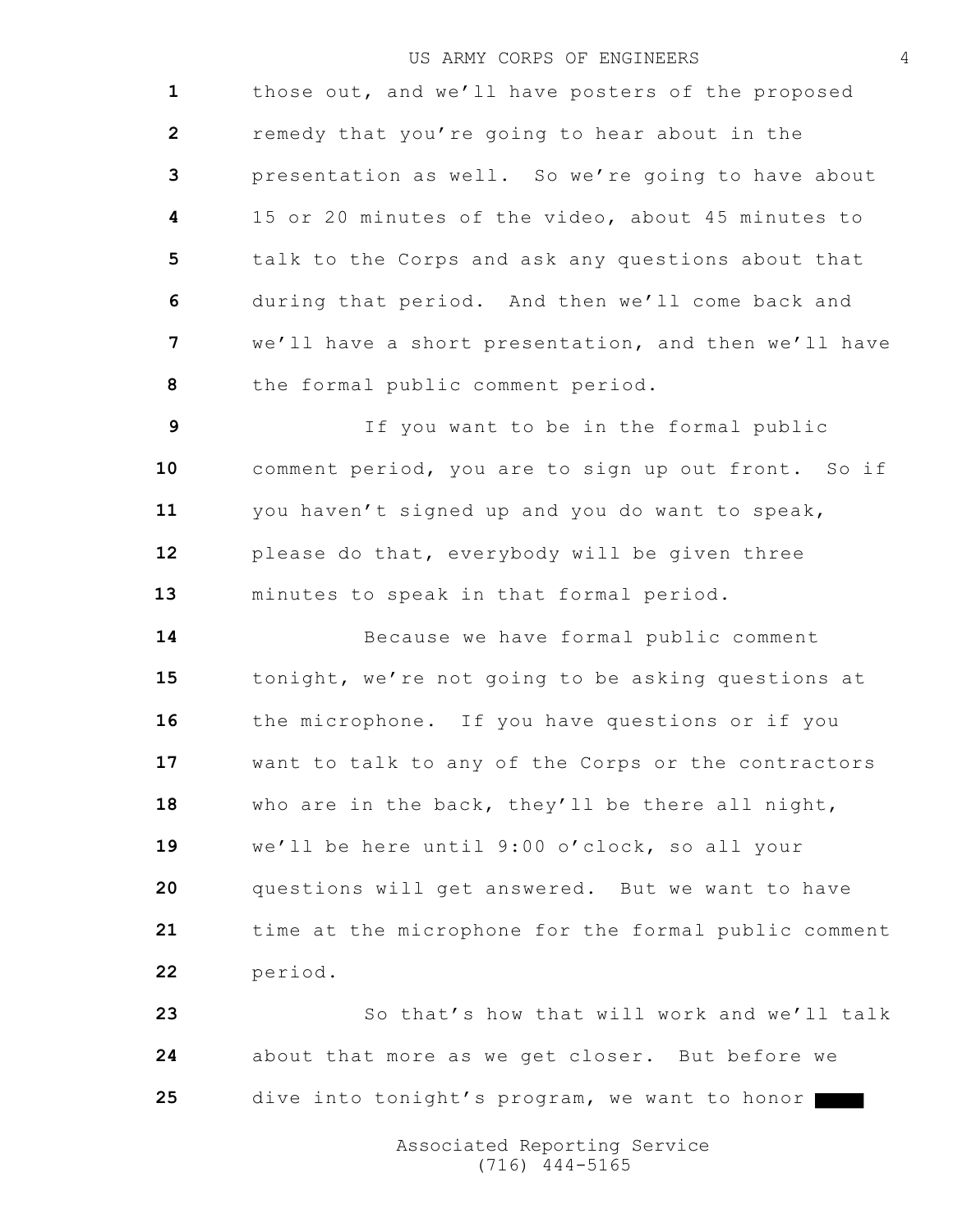was a Town of Lewiston Councilwoman and one of the area's first environmental activists. And it was really that raised the alarm back in the 1980's about the materials here onsite and asked that more be done and more be looked at.

 She got the National Academies of Sciences involved, and in a lot of ways, started the ball rolling on the process that ended here, that is going to be announced here tonight in terms of the remedy that's going to be put into place at the Niagara Falls Storage Site, at least for the IWCS.

 passed away about two weeks ago, but not before she learned about this remedy, and so it brought a very large smile to her face and we're all pleased at that. So I'd like to offer just a moment 16 of silence if we could for

(Moment of silence)

 : Thank you. I would also just before we get rolling tonight, thank all of you for being here and all of you who have been here through this process. I think citizen involvement, obviously it's what I do for a living. But beyond that, it's so important to a process like this, it's been incredibly important to this process. I know that I have appreciated the opportunity of working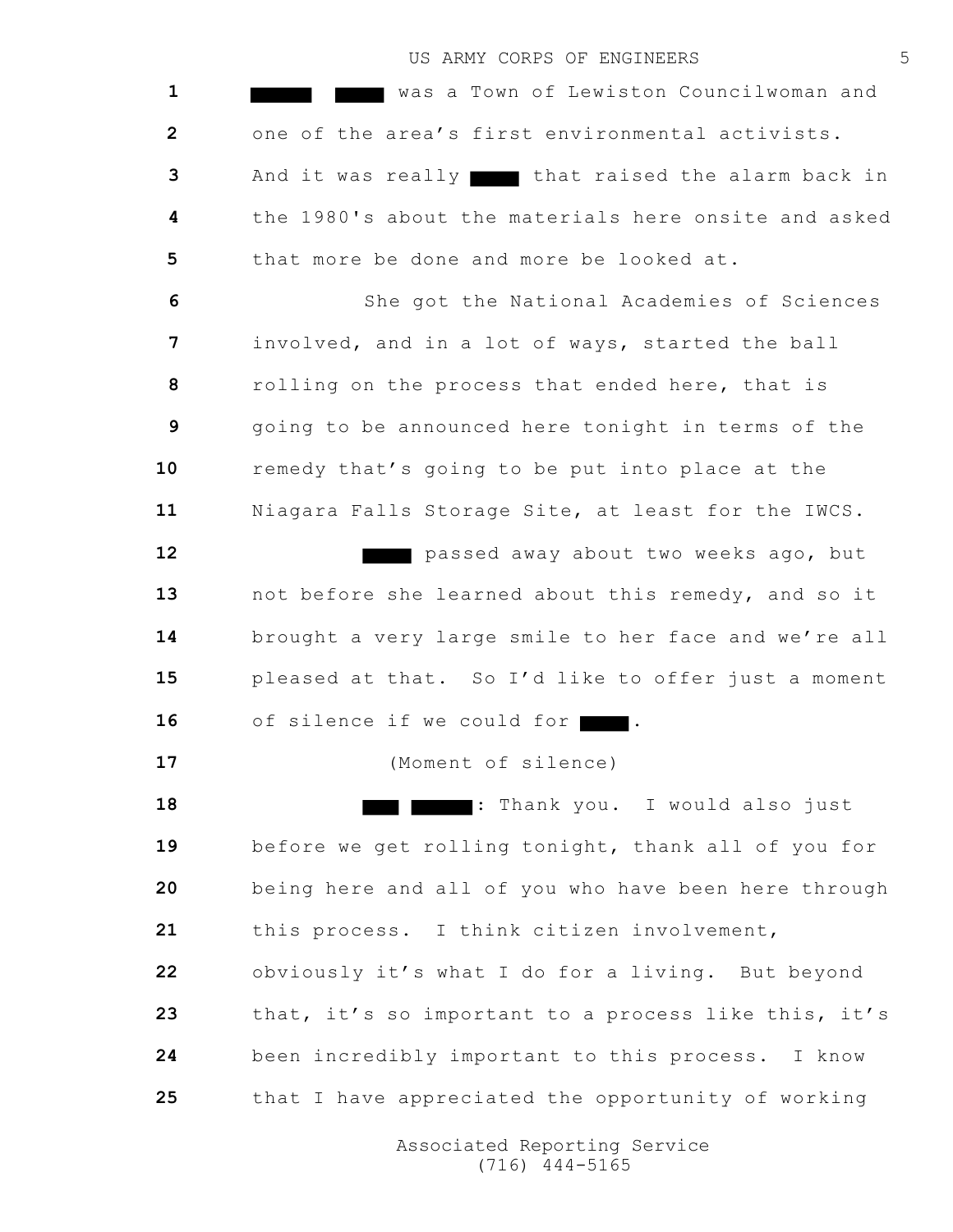with you folks, and the Corps has appreciated all of the great input they've gotten. I think citizens don't get thanked enough for their participation, sometimes it can seem a little controversial and a little contentious. But we always know that you're giving up your time, you're giving up your energy, and you're doing this out of true passion for your community, and so I want to express my thanks for that.

**10** And that's why we're here tonight to share this news and you'll hear from the Corps in a little bit. This video you're about to see, the Corps just recently finished, it was a response to a community desire to –- as we came to these public meetings a lot of folks hadn't been here in a while or this was their first public meeting and they often ask, you know, how do I catch up, how do I learn what's gone on here, how do I get a better sense of the past.

**19** And that's what this video does, it provides a nice setting of how things got to be at the Niagara Falls Storage Site and a little bit about where we're headed. So, it's going to be about 15 or 20 minutes and then I'll call us back to the posters. Start the video.

(Video being played)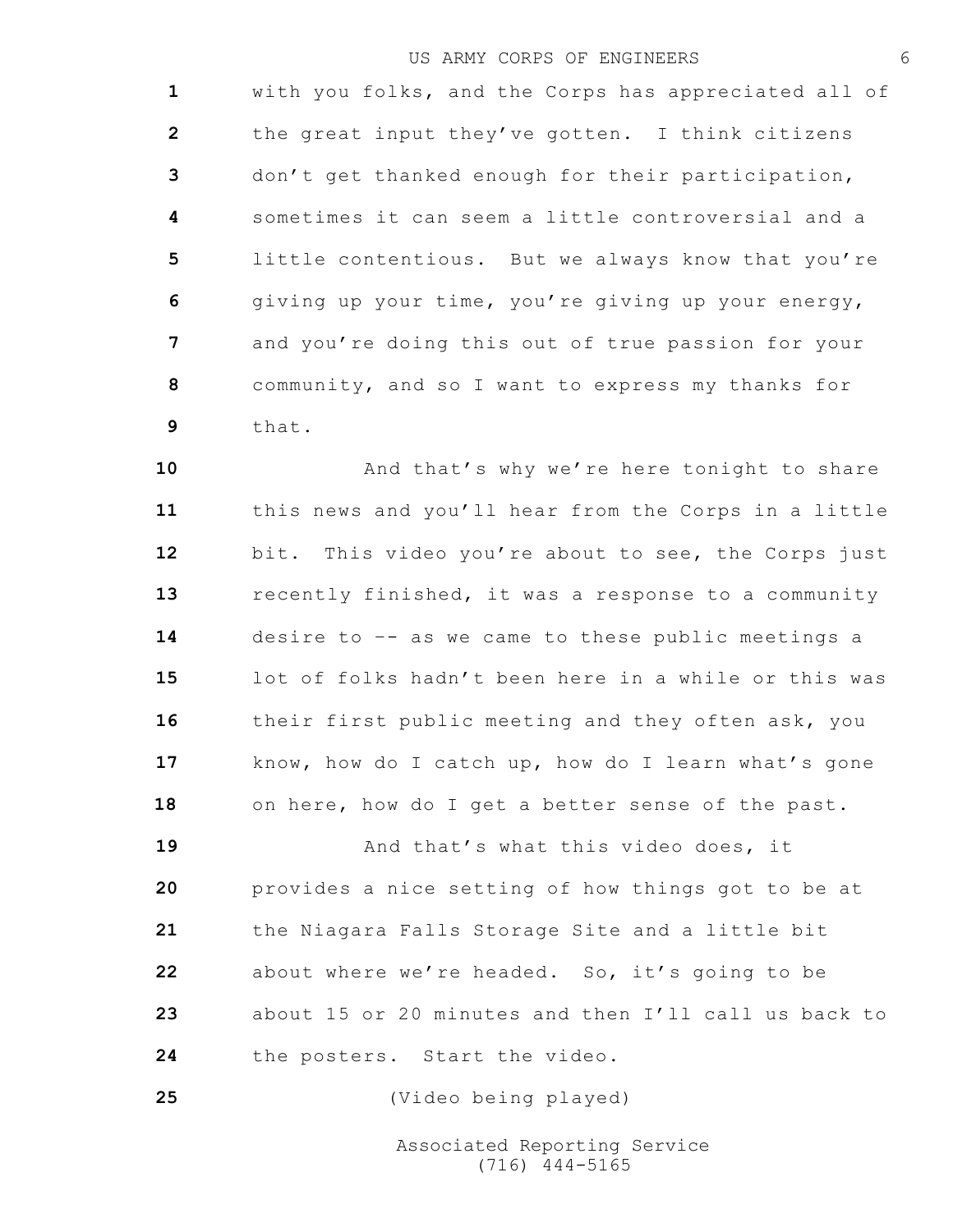: Okay, and as I said, now the posters are set up in the back of the room to talk about the preferred remedy. We'll call you back up here in about 45 minutes for the presentation. If you want to be in the formal comment period, please make sure you've signed up. Or, alternatively, you can speak to our court reporter privately and have your comments put into the record right over here. You can also just provide written comments either to the address on the website or there's a comment box for comment cards here tonight as well. So I'll call you back up in about 40, 45 minutes, thanks. (Break taken) : Okay, if I can have everybody's attention, please. We're going to start the formal presentation. It's my pleasure to introduce the Buffalo District Commander, Lieutenant Colonel Karl Jansen who'll kick us off. LT. COLONEL KARL JANSEN: All right, good evening everyone, very nice to see you here tonight on a cold, snowy Western New York evening. This level of attendance really is a key symbol of how important this project is to this community and that it is important to you on a very personal level. 25 So I hope that we deliver what you're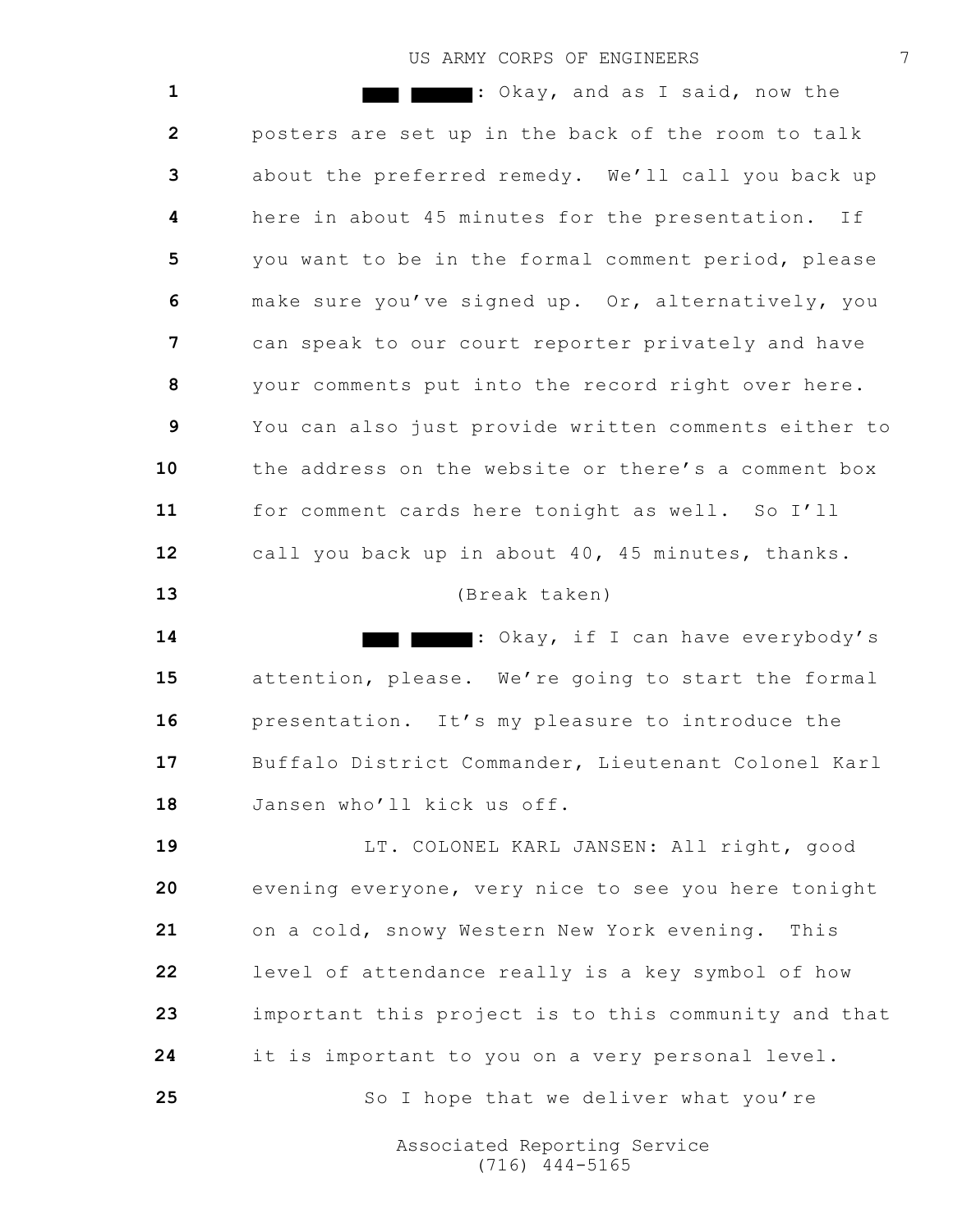looking for here tonight. We're going to be talking about the Proposed Plan for the Interim Waste Containment Structure Operable Unit of the Niagara Falls Storage Site, just like you learned in the video. And I'm going to refer to this as the IWCS for short throughout my remarks. I hope you find all of our presentations informative and that our proposal and the supporting rationale earns your trust and confidence, that's what we're after.

 I extend a special welcome to several officials who are joining us tonight, from the Tuscarora Nation. It was an honor to meet you, sir, for the first time. <u>ran ma</u>r from the Lewiston Council. And I'd also like to thank our hosts here at the Senior Center. You made it very cozy on this cold evening, so thank you.

 The Buffalo District serves the people in the watersheds of the lower Great Lakes from Massena, New York, in the east to the Indiana state line in the west, and we've done so since 1857.

 We've got many projects within this area of responsibility, but this one is close to home. Many of our nearly 300 employees from the Buffalo District live in this community, and we care about serving all of our fellow citizens and safeguarding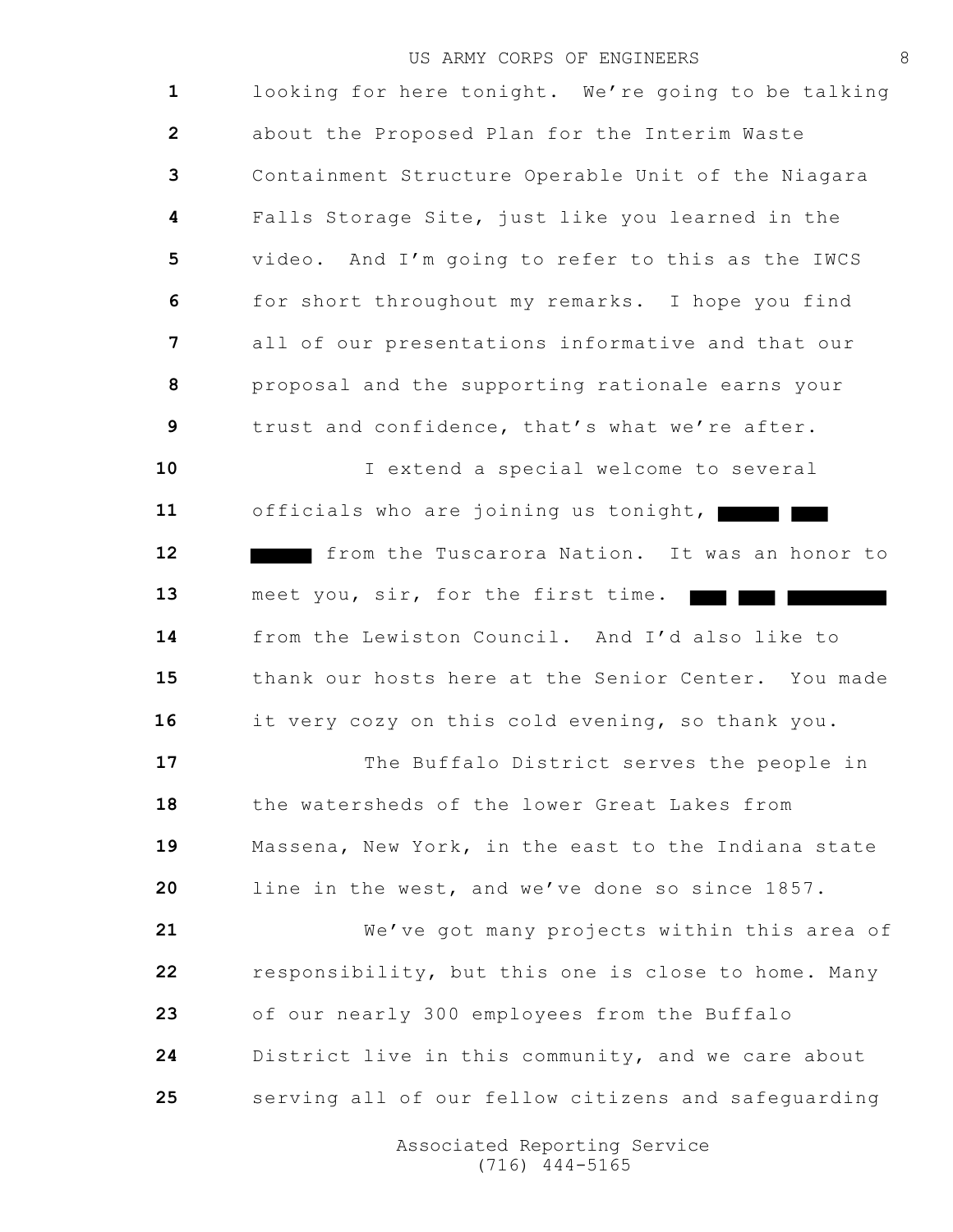them. As we investigate and remediate sites like these, our number one priority is protection of human health and the environment; this guides our decision making process. Our preferred alternative that we're proposing tonight is known as alternative number 4. It involves excavation, partial treatment, and out-of-state disposal of the entire contents of the IWCS. (Applause) LT. COLONEL JANSEN: This proposal is the result of complex and meticulous analysis that we have performed throughout the Feasibility Study. 13 In our judgement, this alternative provides the best overall long-term protection of human health and the environment. We estimate that we will be waiting several years until we can begin remediating the site because there are still some formal steps to accomplish and significant national level program funding must become available. After all, the total price tag of our proposal falls just short of half a billion dollars, and the typical amount in the annual national program to address all sites across the nation is about a hundred million. So, we'll be waiting for some work at other cleanup sites to conclude until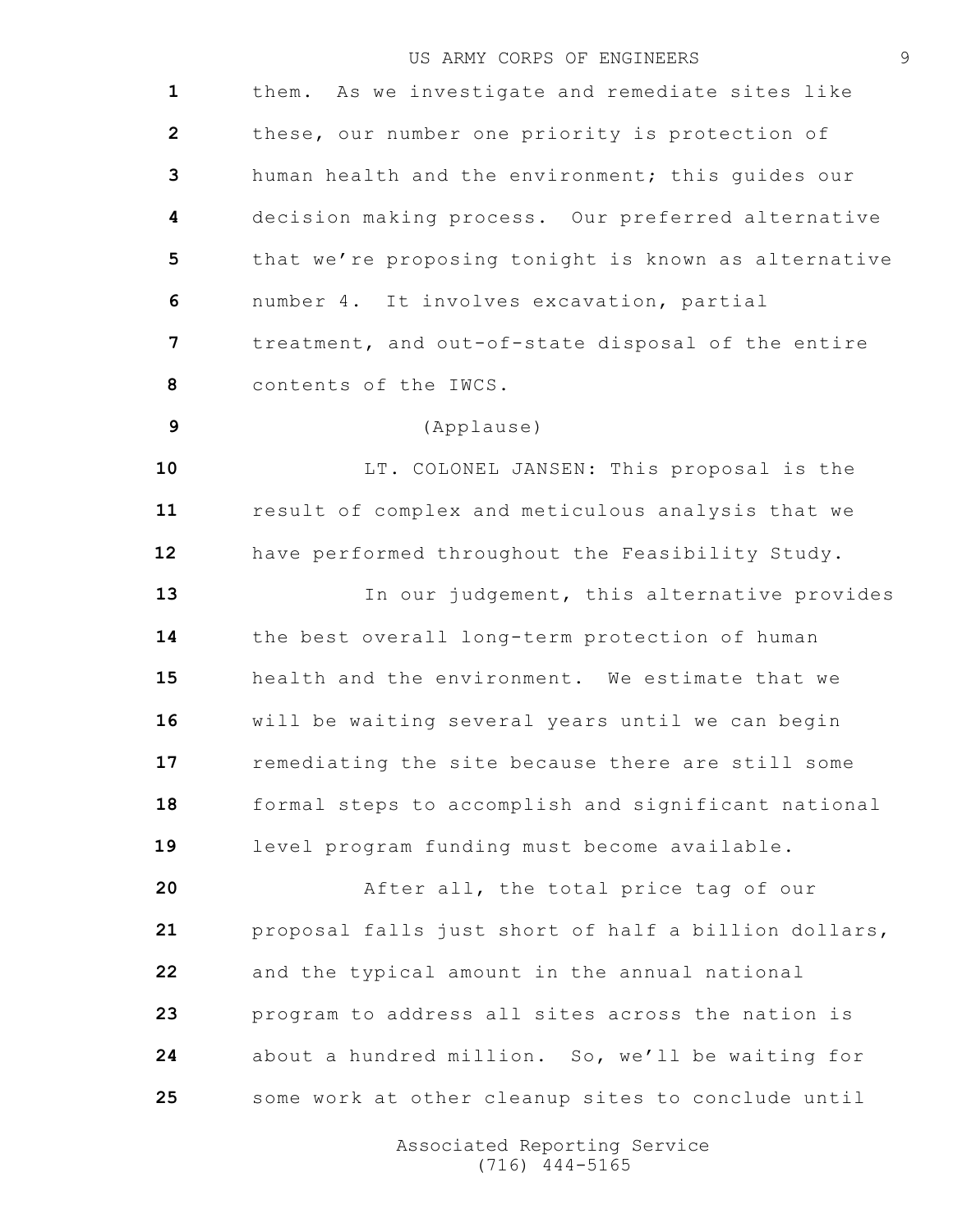those resources can shift to this one. While we'd all like to see the site cleaned up as quickly as possible, it's important that I reassure you that the IWCS does not put you at any health risk today or in the near future. The site emits less radiation than typical background conditions. What I mean by that is, the radiation that everyone is exposed to in their day-to-day life. We also have over 25 years of data that confirms the IWCS is performing as it was designed and will continue to be protective as long as it is maintained properly. We maintain the site today with a lot of rigor, but it may not be possible to do that for a thousand or thousands or ten thousands of years. That's why it's prudent to mitigate a future potential risk by removing all of the radioactive material per our Proposed Plan. The most important part of tonight's meeting is receiving your input on our preferred alternative. A final decision

 regarding the IWCS will not be made until after all public comments have been considered.

 Responses to your comments will be outlined in a Record of Decision which will be reviewed and approved by the Assistant Secretary of the Army for 25 Civil Works, **. Next slide please**,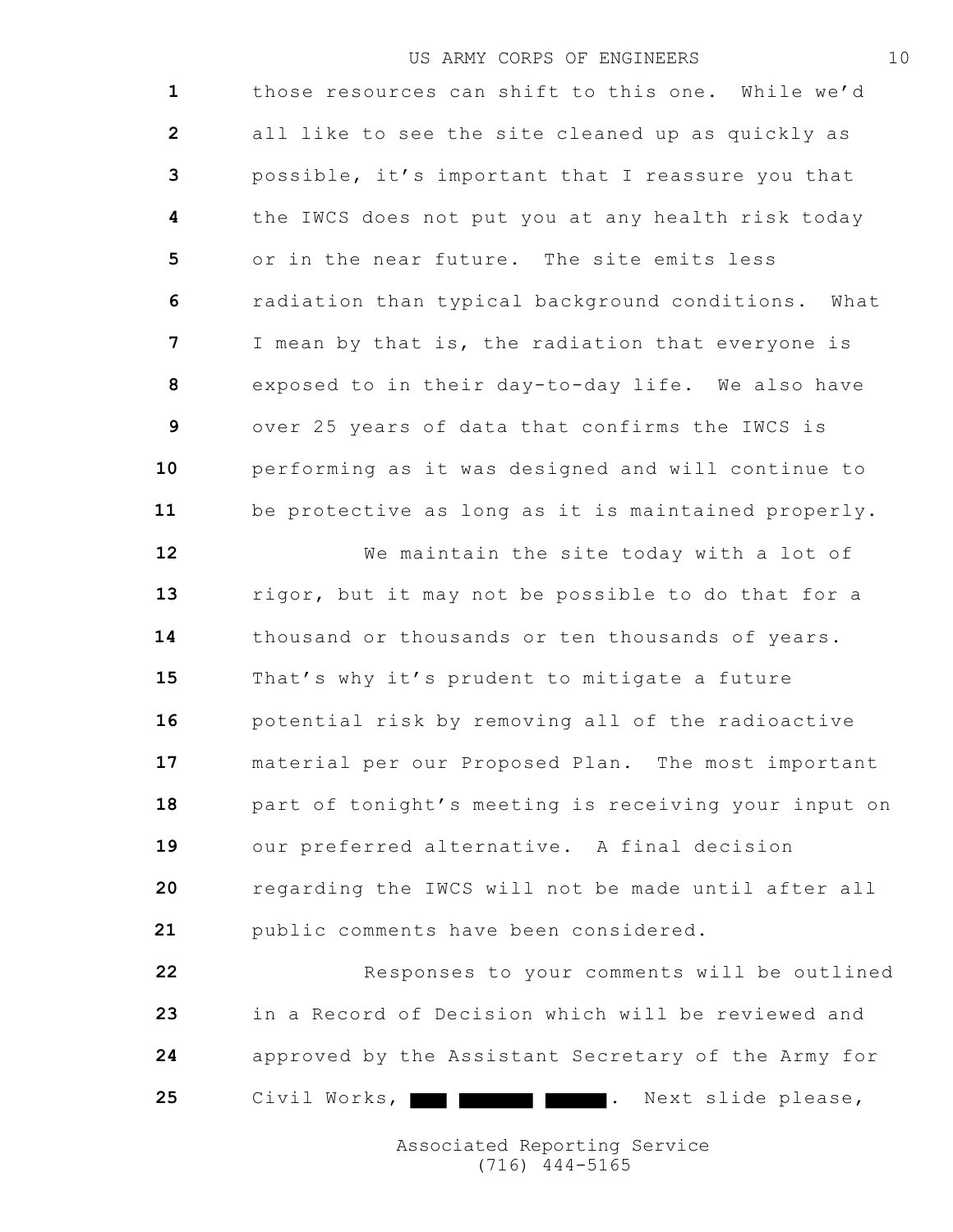one more. And one more, thank you. This has been a team effort, and we value the partnership and collaboration with all involved. This slide depicts the team, and it certainly starts at the top with the community. We value your input and have incorporated it through the phased development of the Feasibility Study. I'm only lucky enough to be in Buffalo for two years. I've heard the history of this project, the interaction that we've had with you over many, many years, and it is important that you know that we hear what you have to say. Moving on down the list, the Study and the

 Proposed Plan were reviewed by our chain of command up to Assistant Secretary of the Army for Civil Works, who approved the public release, which is where we are now. Moving down, the Corps of Engineers is responsible for conducting investigations and remediation of the site under the FUSRAP program, which you heard about in the video. We also have overall responsibility for maintaining the site and ensuring that it continues to be protective of human health and the environment in the meantime.

 Moving down, the U.S. Department of Energy retains ownership of the site. When the Corps of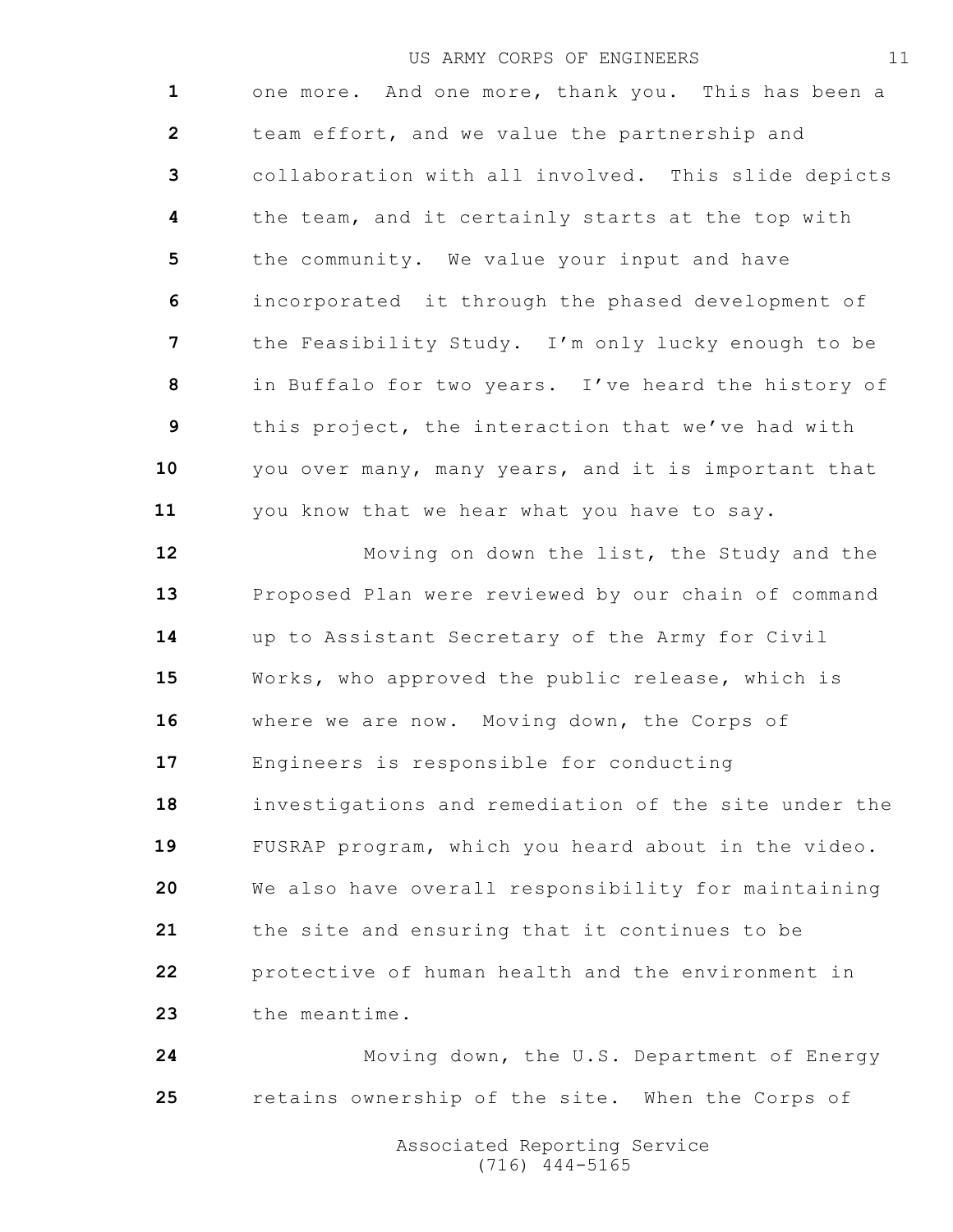Engineers completes our activities, the site will be returned to the DOE's Office of Legacy Management for long-term stewardship. Next, the U.S. Environmental Protection Agency and the New York State Department of Environmental Conservation are regulators who provide comment and input to the Corps of Engineers, but they do not have a direct regulatory authority at the site.

 Tonight, **i** Tonight, **i** Tonight, **i** Tonight, **i** Tonight, **i** Tonight, **i** Tonight, **i** Tonight, **i** Tonight, **i** Tonight, **i** Tonight, **i** Tonight, **i** Tonight, **i** Tonight, **i** Tonight, **i** Tonight, **i** Tonight, 10 representing the U.S. EPA, and **the set of the set of the set of the set of the set of the set of the set of the set of the set of the set of the set of the set of the set of the set of the set of the set of the set of**  and **and are all here** are all here representing the New York State DEC; thanks to you. We ask that you save your comments until the end of the next presentation, so that they can be accurately recorded.

 If you have a comment, and you'd like to 17 read it before us, and have it recorded by our 18 stenographer who is here, please make sure that you check the box on the card that you filled out when you came in. And , who is just here to my left, has additional cards if you need one. If you have any questions after the formal comments are recorded, we'll be available back at the posters, and our staff will be happy to meet with you again. 25 And, in case you think of additional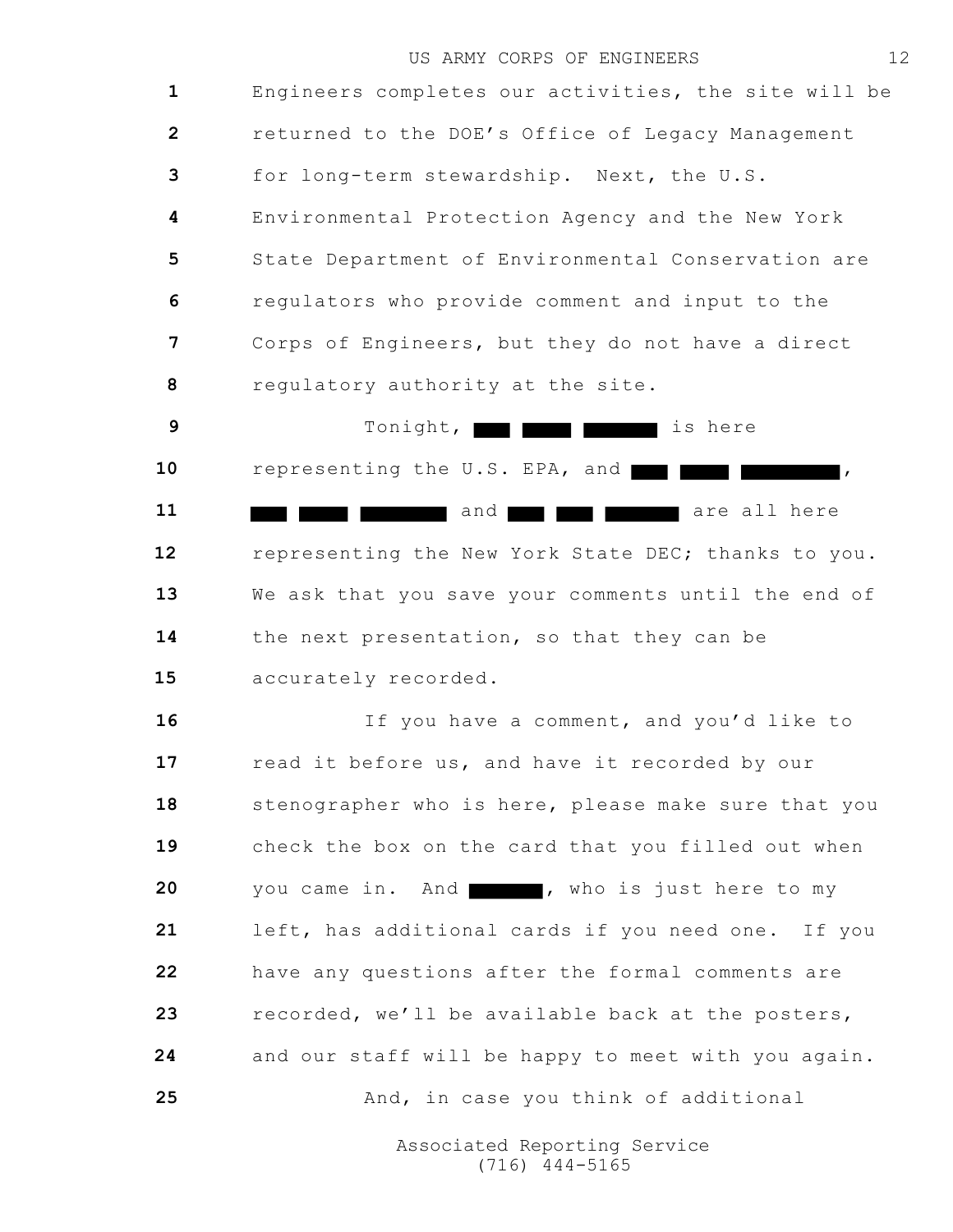comments after our session tonight, you can submit them in writing before February 6<sup>th</sup>. So, before we move from this slide, I would just like to recognize the members of the Buffalo District team, and will all of you please either stand up if you're in the audience or raise your hand in the back. (Applause) LT. COLONEL JANSEN: All right, thank you. And these are our technical experts; dedicated, committed fellow citizens and neighbors that are here to answer your questions and help you understand what we're proposing on a very complex 13 project. With that, I'll introduce **and the set of the set of the set of the set of the set of the set of the set of the set of the set of the set of the set of the set of the set of the set of the set of the set of the**  who is our Buffalo District Special Projects Branch Chief; he'll continue with the technical presentation. And, again, thanks very much for joining us here tonight and learning about the 18 Proposed Plan. : Thank you, sir. So, a lot of my presentation in the beginning is going to look awfully familiar because you saw it in the history video. Next slide. 23 So, our FUSRAP objectives, we have three of them. We identify and evaluate sites; we cleanup or control FUSRAP related material; and, just to hammer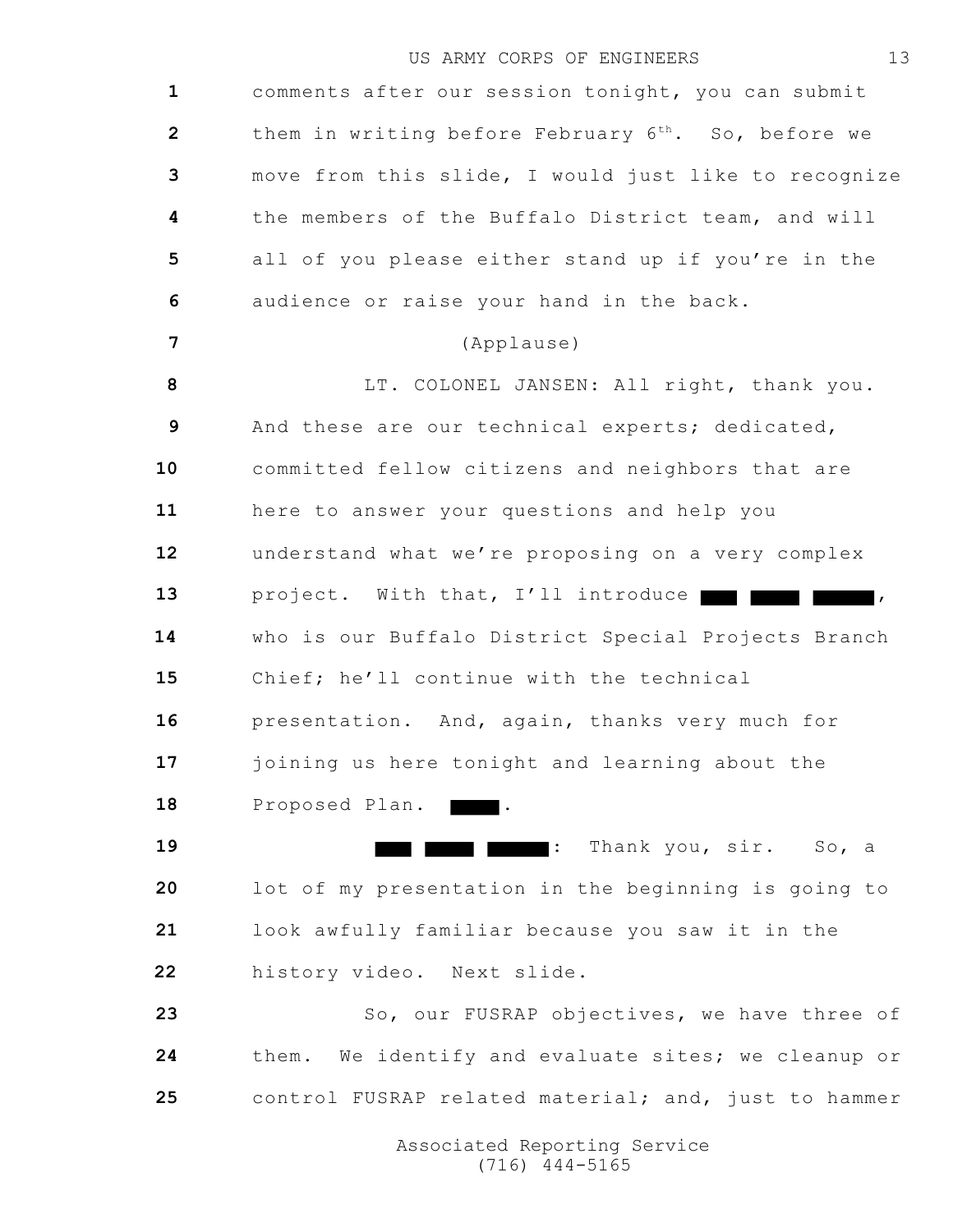in home the point that our Commander made that our number one objective with FUSRAP is, protection of human health and the environment. Next slide. So, you're wondering why it takes us so long; well, CERCLA is why it takes us so long; it's the law of the land, it's Congress-mandated, and we follow this process. There are three groups here, as you can see on the slide. There's the pre-investigation phase, there's the investigation phase, and then there's the remedial action phase. Any of these steps can take one year to several years; it depends upon the complexity of the site. We're currently in the Feasibility Study and Proposed Plan phase for the Interim Waste Containment Structure and we have several other operable units, and I'll kind of walk you through that again and just kind of reaffirm what we had in the history video.

18 Next slide, please, thanks. So, Niagara Falls Storage Site is situated within what was the Lake Ontario Ordnance Works; it was a TNT facility that came online in the early 1940's; it was decommissioned in 1943. Basically, we had a surplus of TNT during the World War II effort, so they no longer needed the operation of that facility; the government had to find a different use for that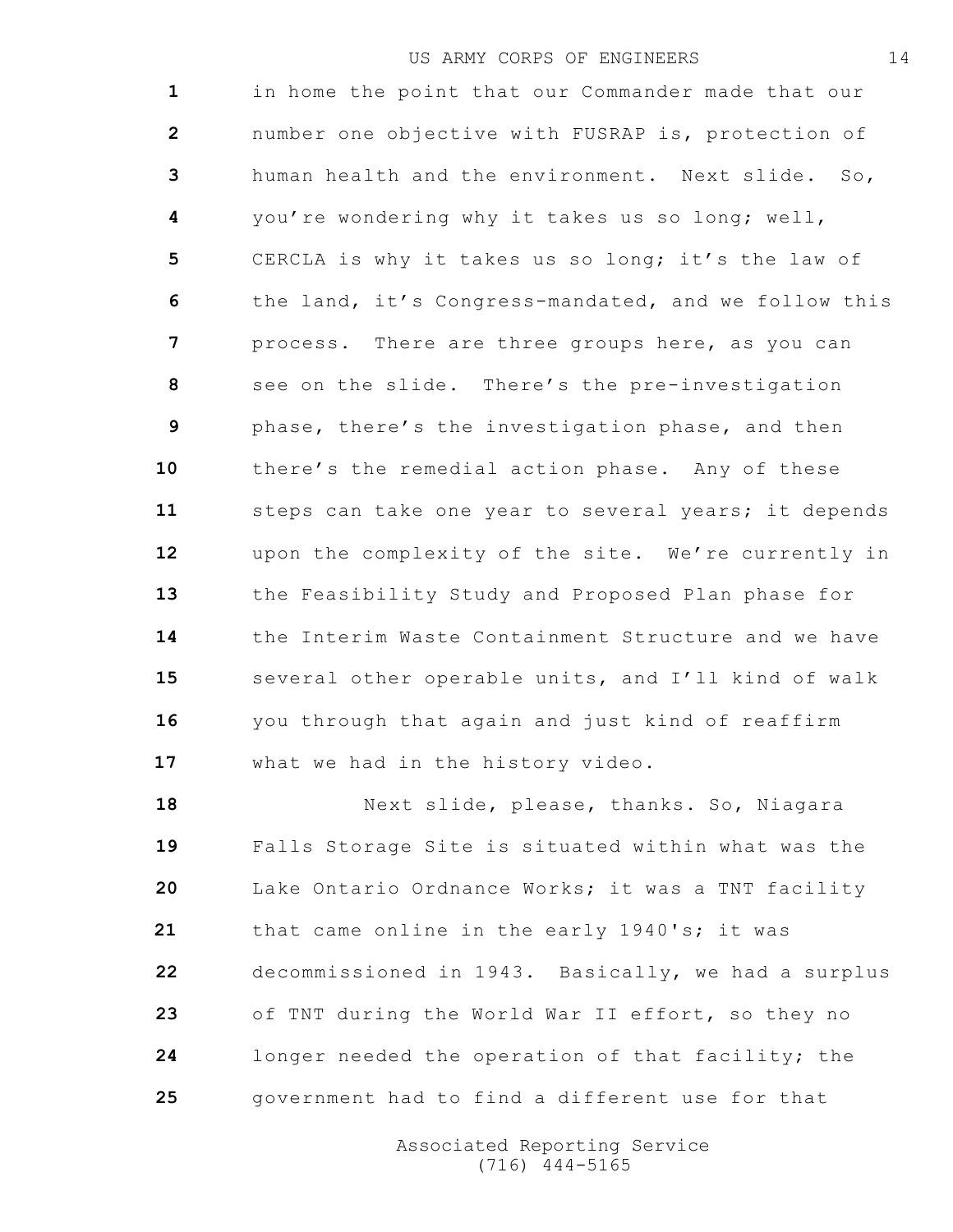structure, so we ultimately started the Atomic Energy program around the same time, and there was residues and waste material that was being generated as a result of that work, and it kind of found its way to Niagara Falls Storage Site where it was stored for a considerable length of time. If you hone in on the right-hand side there you can see the smaller Niagara Falls Storage Site. And if you focus in on the dark blue Interim Waste Containment Structure and you all know what that is.

 And that's what we're here to talk about tonight. So, we divided this site into three operable units; we did that when we issued the Feasibility Study Work Plan in 2009 and it's basically how we were going to manage this site and 16 get it through the CERCLA process.

 So we started with the Interim Waste Containment Structure, which poses the greatest potential risk to human health and the environment. And we figured whatever ultimate decision that we made on that operable unit would impact all the other operable units, the Balance of Plant, which is all the remaining site soils around the IWCS as well as some of the infrastructure as well.

And then the other operable unit is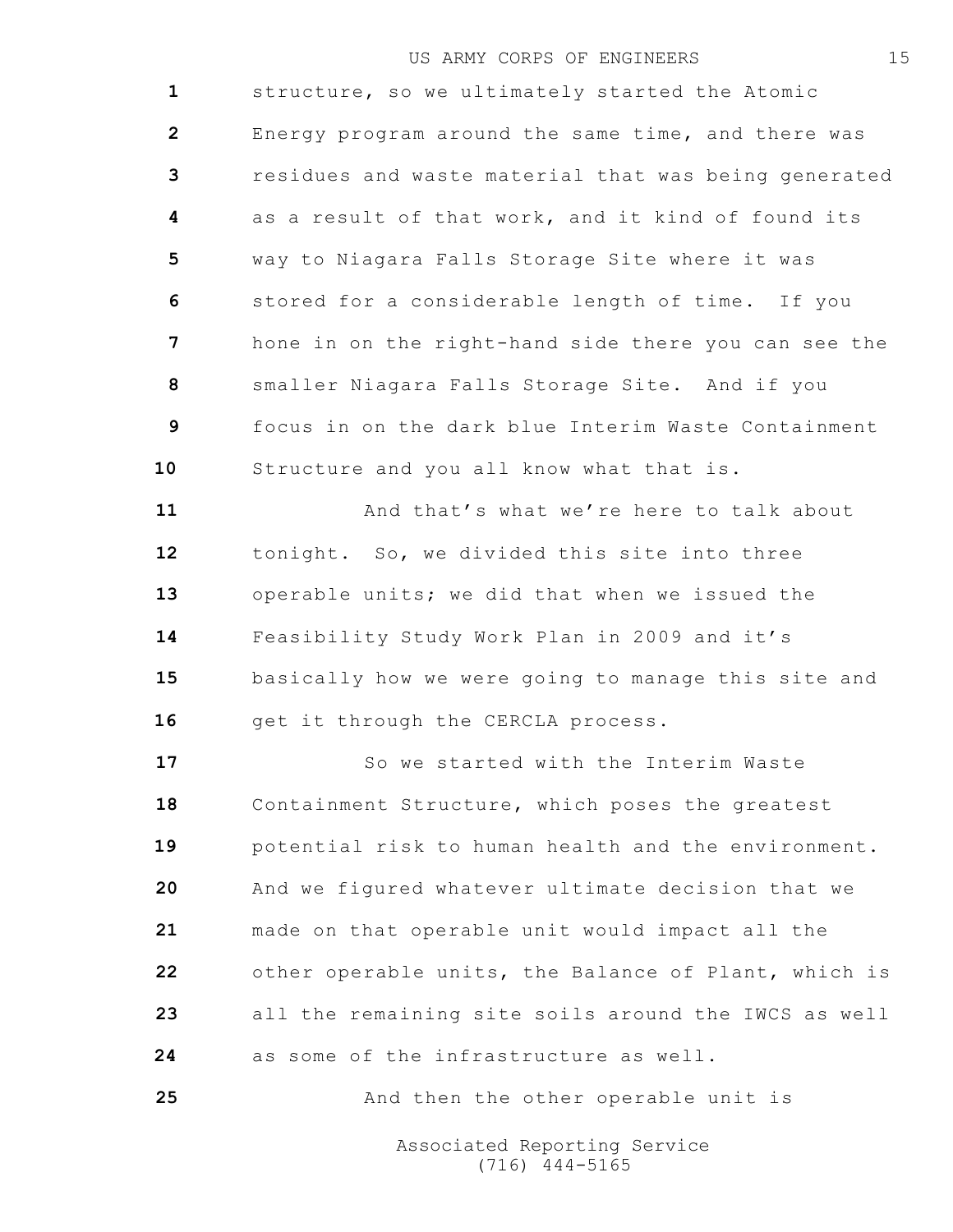groundwater. On the next slide, I'm going to walk you through where we are in the time line. That kind of fades in, if you can hit again. Look at that. I didn't realize it was that fancy. So, in 2007, we did a remedial investigation; we issued it for public comment, and we got several comments from the community and the regulators; we ultimately came out with a Remedial Investigation Addendum in 2011 to address those comments and concerns.

 If you look at the left-hand side, we show the IWCS Operable Unit and where we are at. So, we've done the Feasibility Study in 2015, which we issued just recently. We're scheduled to get to the Record of Decision which codifies the selected remedy and what we'll take action on. If you look at the right-hand side, the other two operable units, if you think back to the previous slide, we still have that process to follow. And remember on the big CERCLA slide, so we're in the investigation phase. So, these are the steps that we're mandated by Congress to follow. So, ultimately, before we get to any type of remedial action at the Niagara Falls Storage Site; we want Record of Decisions in place for all the operable units, we want to take a holistic approach to the site. We have TBD down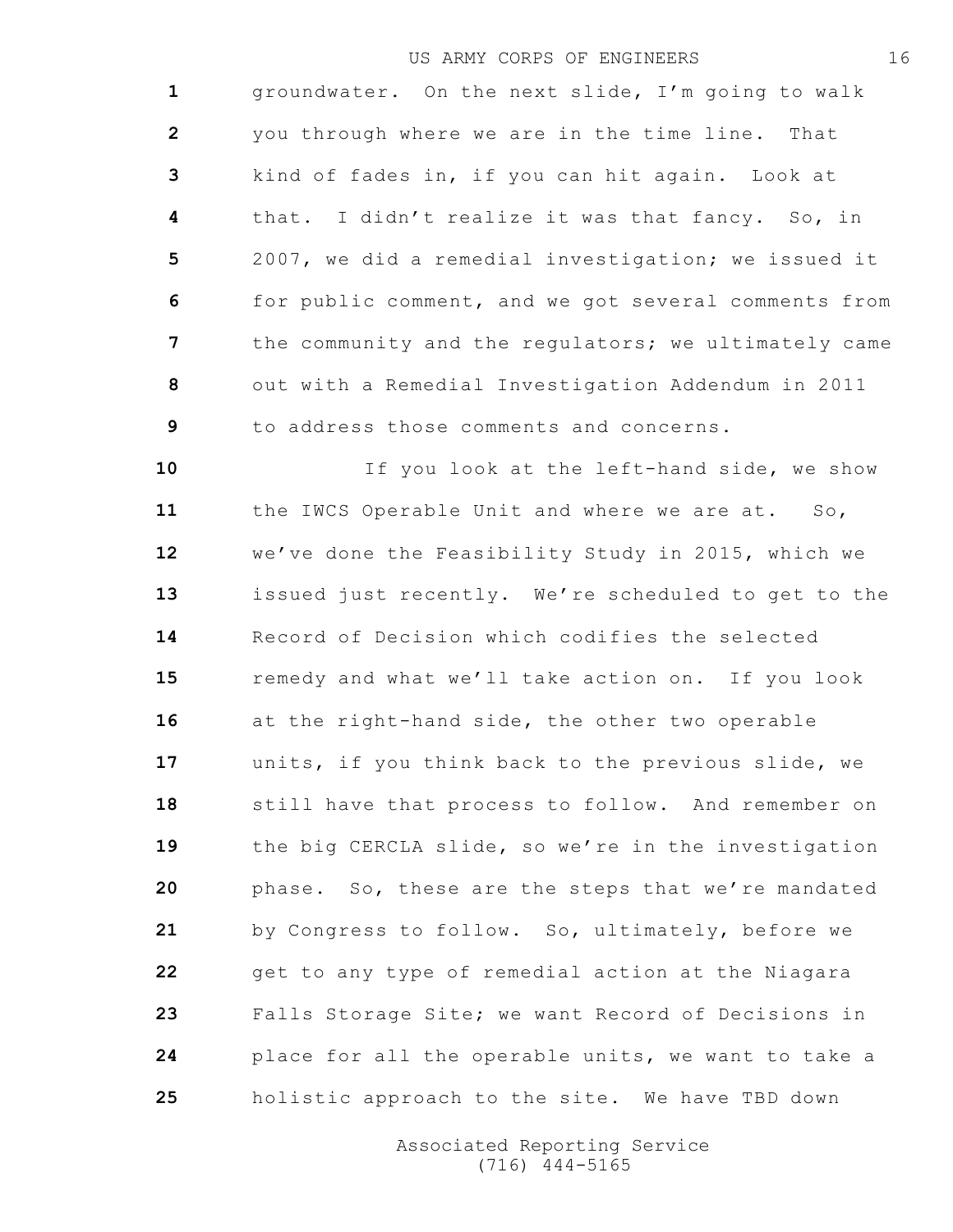there, to be determined for that remedial action phase of the CERCLA process. It's going to take some time to get there; we don't know what the funding level is. Again, my Commander kind of spoke to that already, but again, I just want to reassure the public the IWCS is performing as designed; we will continue to do our environmental surveillance program; we'll monitor radon, gamma, groundwater, surface water, and sediment until we can actually 10 get to the remedial action phase.

 Next slide, please. So, this kind of shows what the IWCS looked like prior to construction. On the left-hand side, you can see what the site looked like in the 1970's. And, we have the dotted line there showing the R-10 residues; obviously, that was stored on the ground just north of Buildings 411 and 413, and 414, which are structures that were associated with the former water treatment plant of the Lake Ontario Ordnance Works.

 The black and white slide there kind of shows what those structures looked like in 1944. And then I think everybody is pretty familiar in this area. This was a visible structure in the area of Building 434, the concrete silo that was associated with the Lake Ontario Ordnance Works and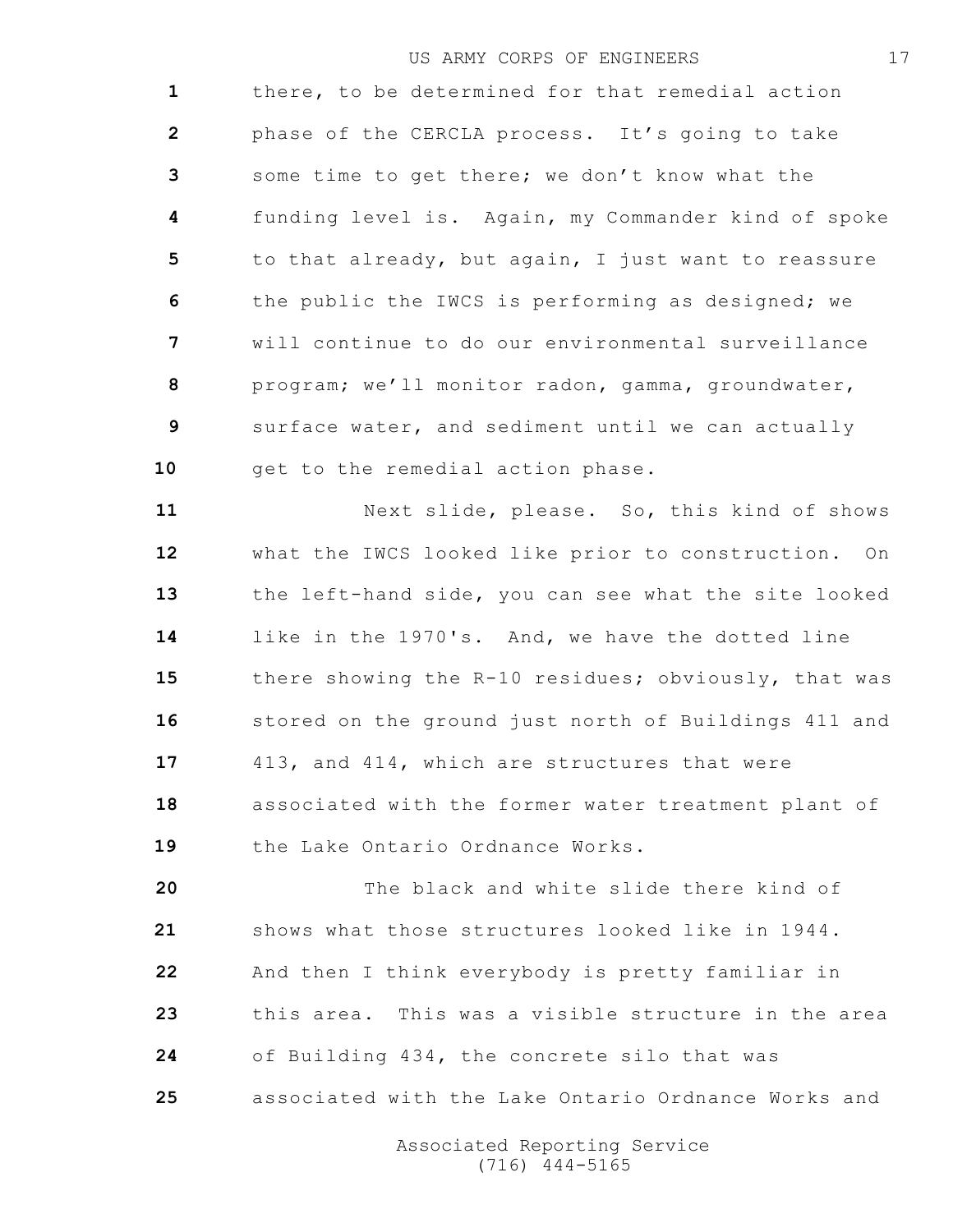it was in that structure where the K-65 residues, the high-activity residue material, was stored for a considerable length of time before it got transferred into the Interim Waste Containment Structure. So, the placement of the waste into the Interim Waste Containment Structure is shown on this slide. Again, it was completed by the DOE in the 1980s. The high-activity residue material like the K-65s, the L-30s, the L-50s, the F-32s (you guys have heard these names), went into the former structures of the water treatment plant Buildings 411, 413, and 414; the R-10 residues pretty much stayed where it was; and we kind of built the Interim Waste Containment Structure around it.

15 A lot of the vicinity properties that were surrounding Niagara Falls Storage Site were also cleaned up by the DOE, and that material was consolidated in the Interim Waste Containment Structure, as well as around the R-10 residues.

 Next slide, please. So, one of the key takeaways that I want everybody –- next slide, everybody knows what it looks like. Waste activity versus volume. So, the K-65 residues are one percent of the volume, but they represent 90 percent of the radioactivity in there. Some pretty highly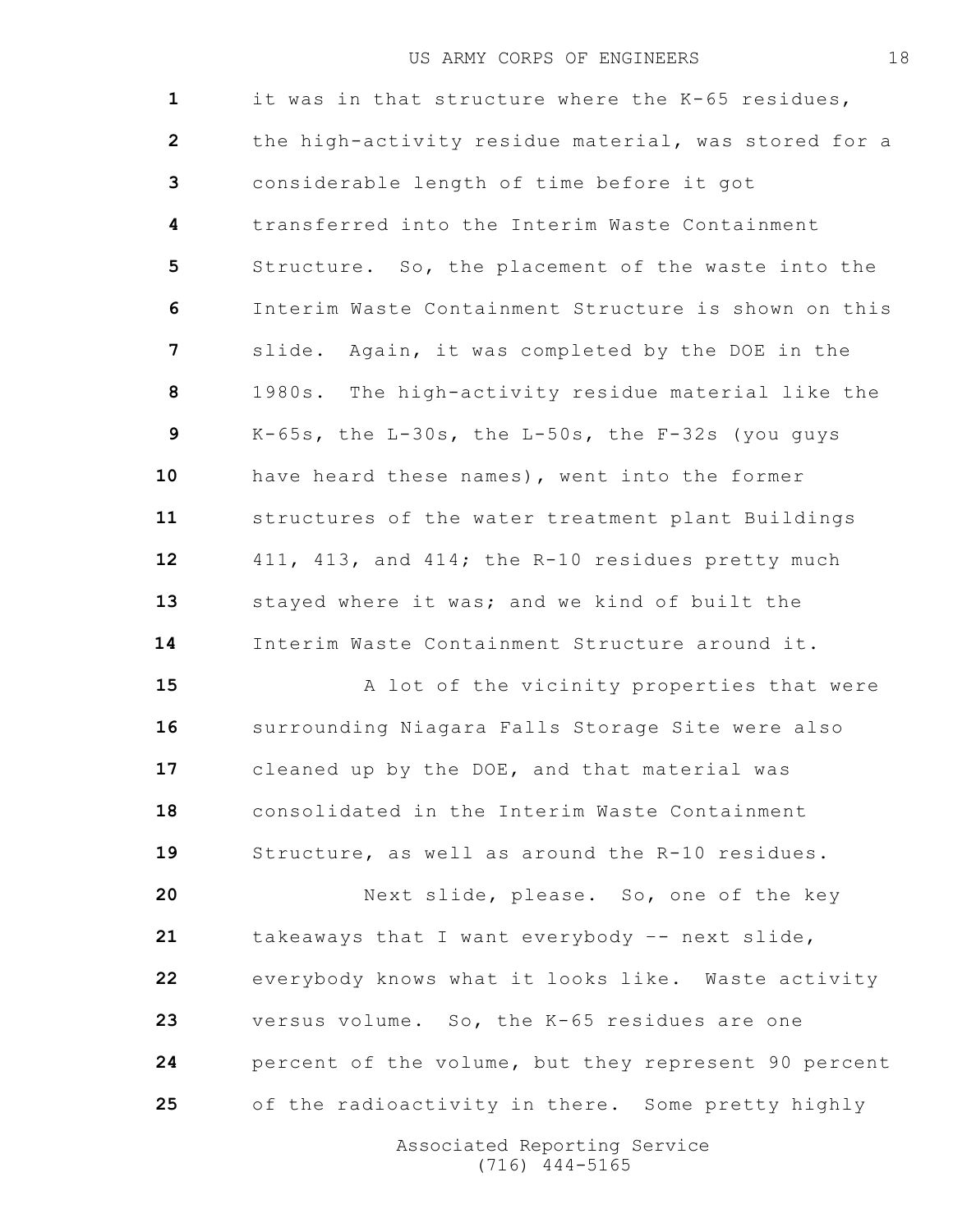radioactive material, it's been a cause of concern for the community as well as the regulators for a considerable length of time, dating all the way back to the late '70s and early '80s. So, on this portion of the presentation, I'm kind of going to walk you through how we evaluated the different alternatives, ultimately, arriving at our preferred alternative selection.

 So the first thing we did in order to come up with alternatives for the Interim Waste Containment Structure was dividing it into subunits; we wanted to look at a range of alternatives, we didn't just want to look at everything stays in place or everything goes. We wanted some options in between, so we divided it into subunits. Subunit A had the K-65s, the F-32s, L-30s and L-50 residues; those are high-activity residue material.

 Subunit B, which is everything pretty much south of that interior dike wall, was contaminated rubble and debris. Basically when we took down Building 434, that material got placed there; some of the other buildings that are onsite got placed in Subunit B.

 And then Subunit C contained the R-10 residues and the contaminated soils from the cleanup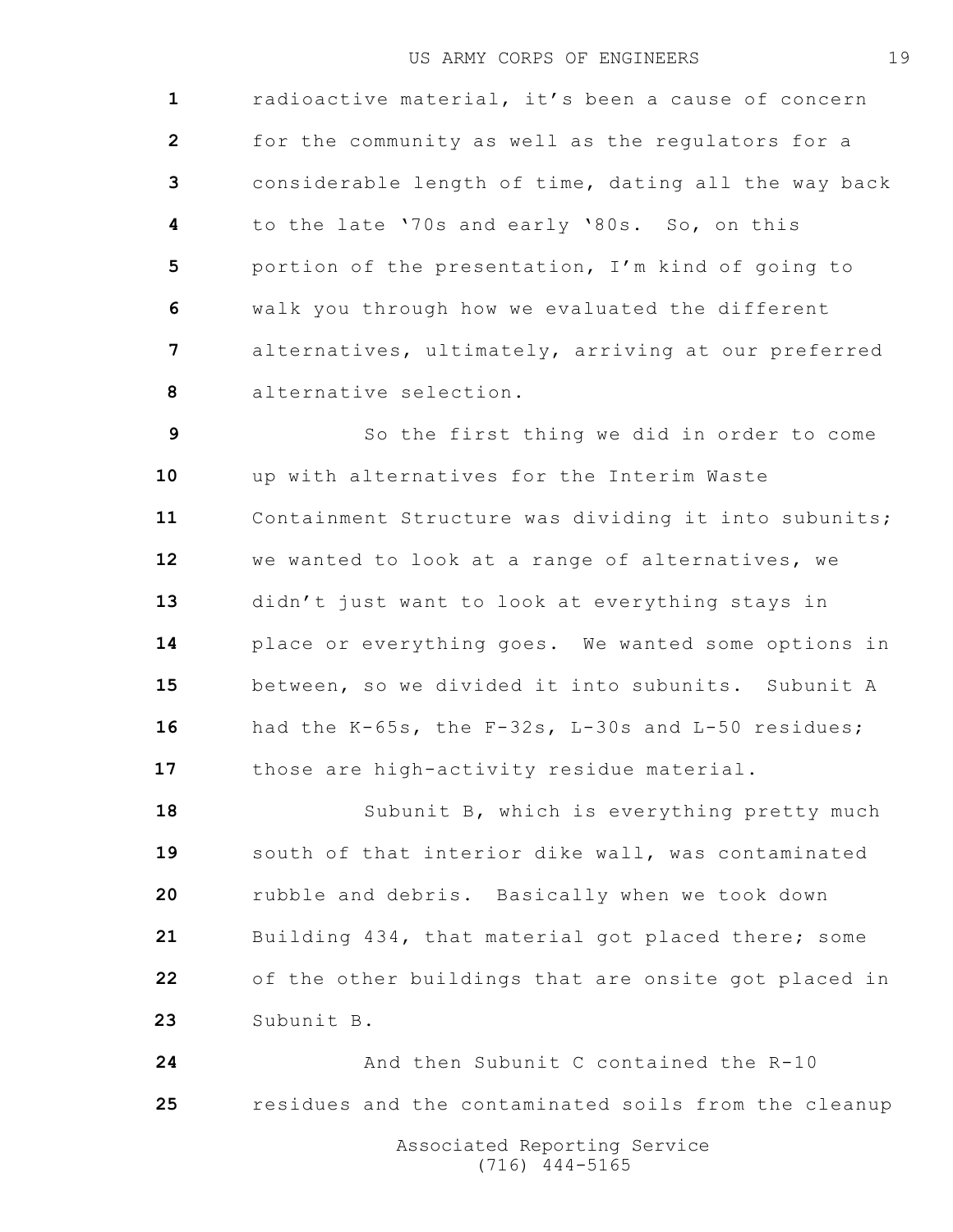of the vicinity properties. So these are the alternatives we looked at. No action is a baseline condition that we have to evaluate as part of the CERCLA process within the Feasibility Study.

 And then we looked at everything from leaving everything in place to complete removal. We had some variations in there, where we take out Subunit A and keep everything else there or we take out Subunits A and B and keep everything else there.

 We ultimately during our comprehensive evaluation that's contained within the Feasibility Study determined that alternative 4 was the best alternative, and that's why we put it into the Proposed Plan. How did we arrive at that decision? We put it through CERCLA. CERCLA is a common theme throughout this presentation; I think I've said it nine times already.

 So we take each alternative and we pass it through three categories of criteria. There's the threshold criteria, which is protection of human health and the environment and also compliance with the laws and regulations of the land.

 Each alternative has to meet the structural criteria to be carried forward in the evaluation, and our alternatives 2 through 4 did comply with the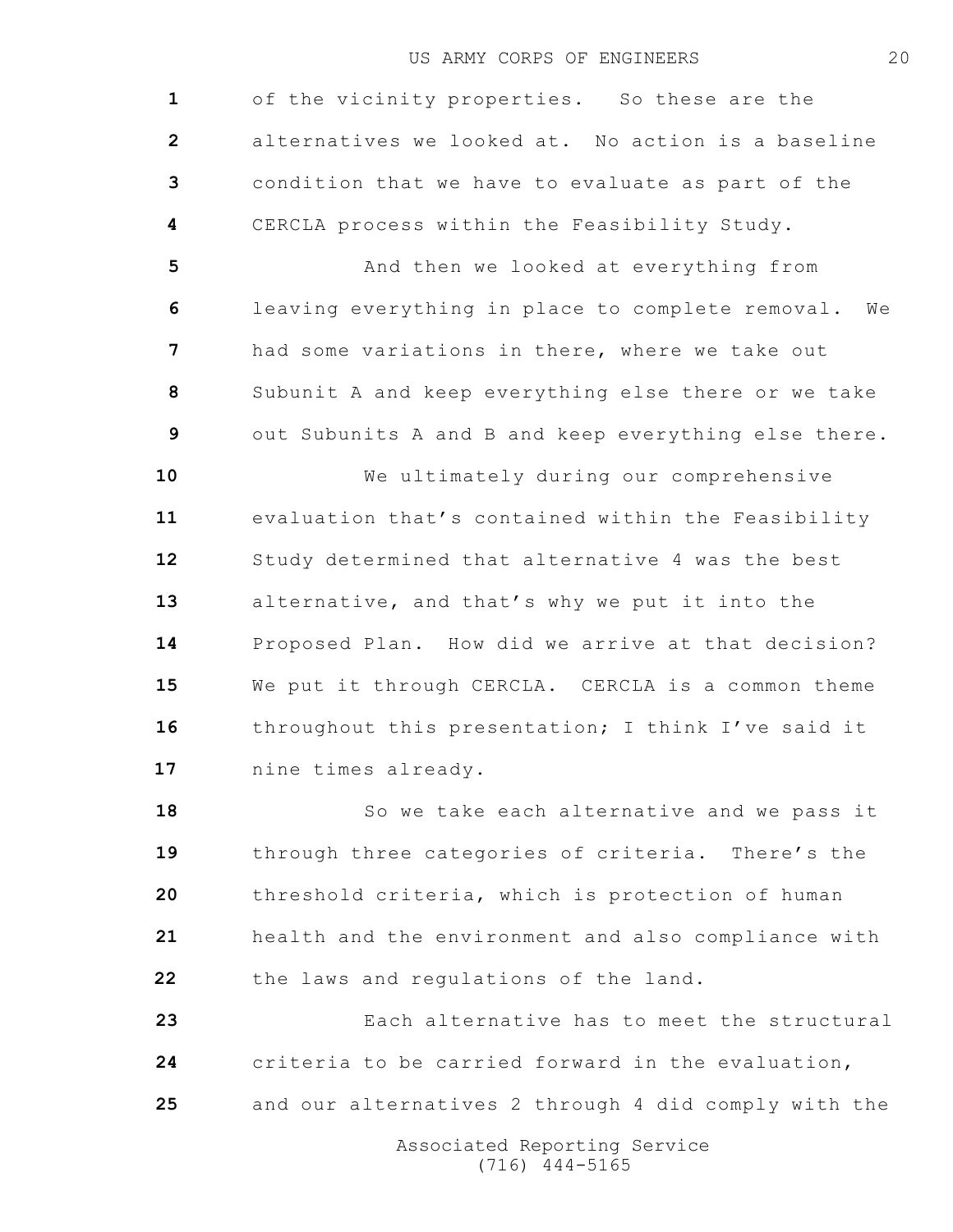threshold criteria. And then we evaluate against the balancing criteria, long-term effectiveness, short-term effectiveness, implementability and cost. And there's actually a preference in the regulations to reduce toxicity, mobility, or volume through treatment. And then the modifying criteria, the community and state acceptance, and that's why I emphasize that your comments tonight are very important for us to get to that selected remedy, which we'll codify in the Record of Decision. This is, basically, we're going to slice it, the Interim Waste Containment Structure, right

 down the middle from north to south. And so the subsequent slides coming are going to show that 15 configuration. So, we vertically exaggerated it; 16 what you see above with no vertical exaggeration, you can't really see what's going on, so we kind of squished it to kind of give you a sense of how this material is stored within there, and remember, this is sliced right down the middle from north to south.

 Next slide, please. So, the first alternative we evaluated was leaving everything in place and basically putting an enhanced cap or final cap over the material. Some key takeaways from that is land use controls; we would have land use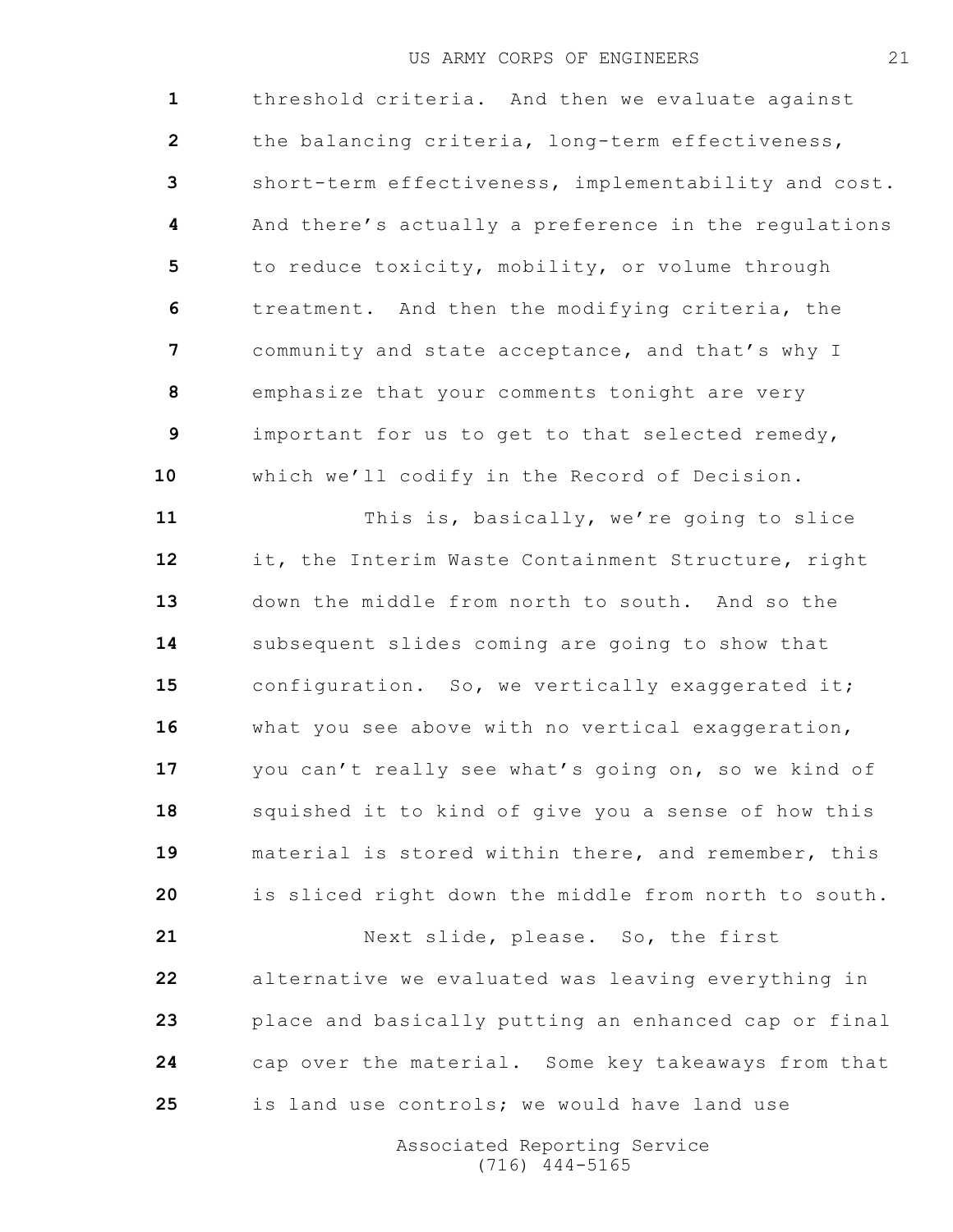controls in place and federal ownership, security, operation and maintenance for a thousand years. We'd increase the cap thickness as well as some other key features, which I can get to on the next slide; we'll show you what that cap structure actually looks like. So, on the left-hand side you can see the existing clay cap the way it looks; we have three feet of clay, common fill, and some topsoil and grass. **And then if you look at the right-hand**  side, and this will be consistent with all the enhanced containment alternatives, this is how we plan to do the cover for each of those. We basically had an additional four feet above the existing clay cap; we put down a 60 mil geomembrane, which is impervious to water (it's kind of like putting down a tarp); and then we had a sand drainage layer, basically that wicks away the water 19 so the water doesn't get into the waste material. Rip-rap is like stones and rocks and stuff,

 and that's added to keep animals from burrowing into the radioactive materials. And then again, subsurface soil or common fill, and then topsoil on top of that. So, alternative 3A, we looked at. Basically, we took out all the contents within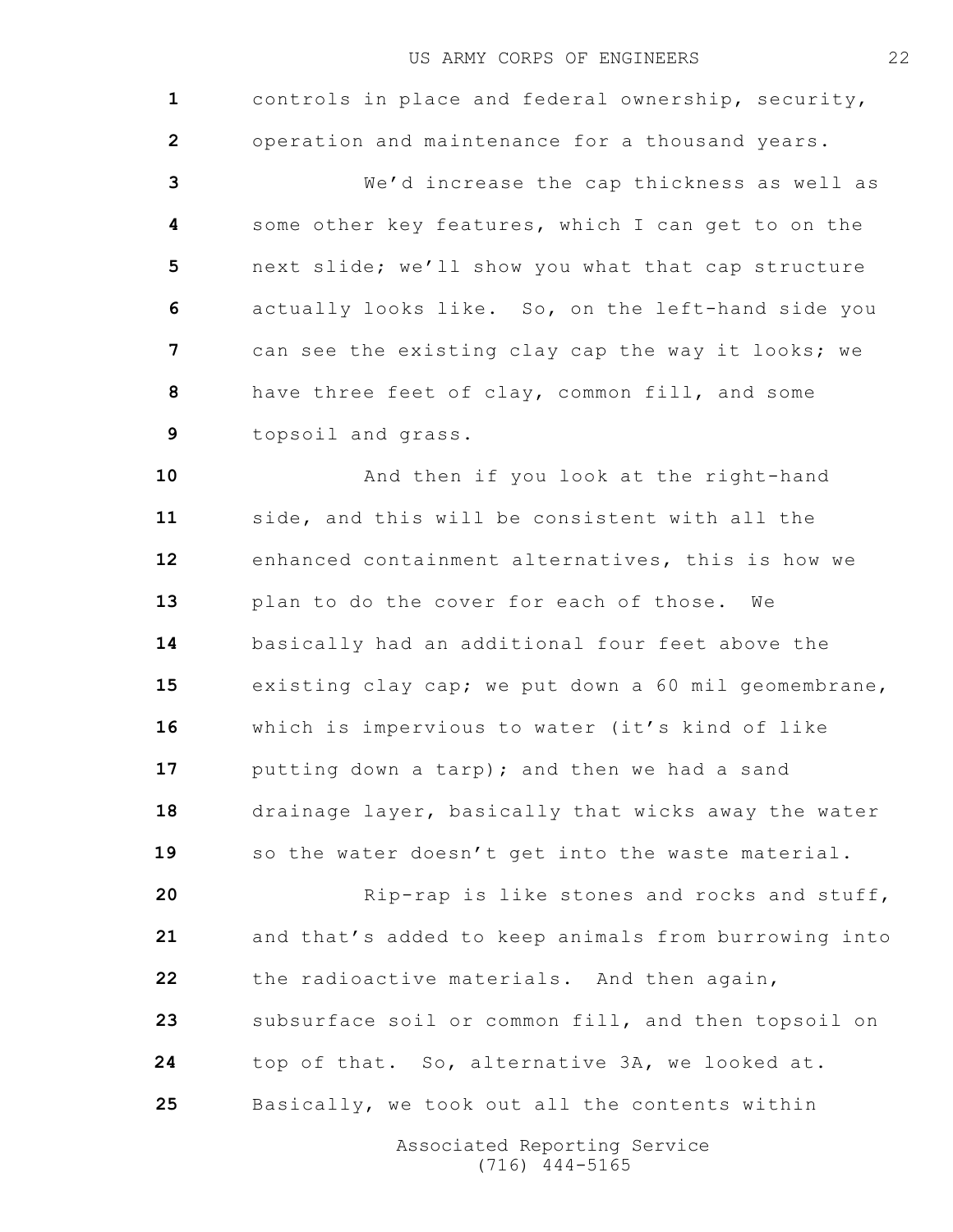Buildings 411, 413, and 414, we would leave the building structures there, we'd fill that in with clean fill, and then we'd build that enhanced cap over the top of it. Again, some key takeaways from that is, we take out the high-activity residue like the K-65s, we treat it with fly ash and cement, and ultimately put it into steel containers, and transport that to a licensed offsite disposal facility. But we're still left with land use controls, monitoring, maintenance, security for a thousand years. And I wish it was this easy, where we could just hack it off and go, but it's really not. So alternative 3B, we take basically the whole southern half of the cell, we take it away, and again we build that enhanced cap over what remains. Again, the key features, again we're treating the K- 65s residues; we're getting it offsite. 18 But, we're also removing the rubble that

 was surrounding that building structure from Building 434 and some of the other appurtenances that were taken down when they consolidated radiological material within the IWCS. But, again, a thousand years of operation and maintenance. So, through our comprehensive evaluation,

what we had determined was the best alternative was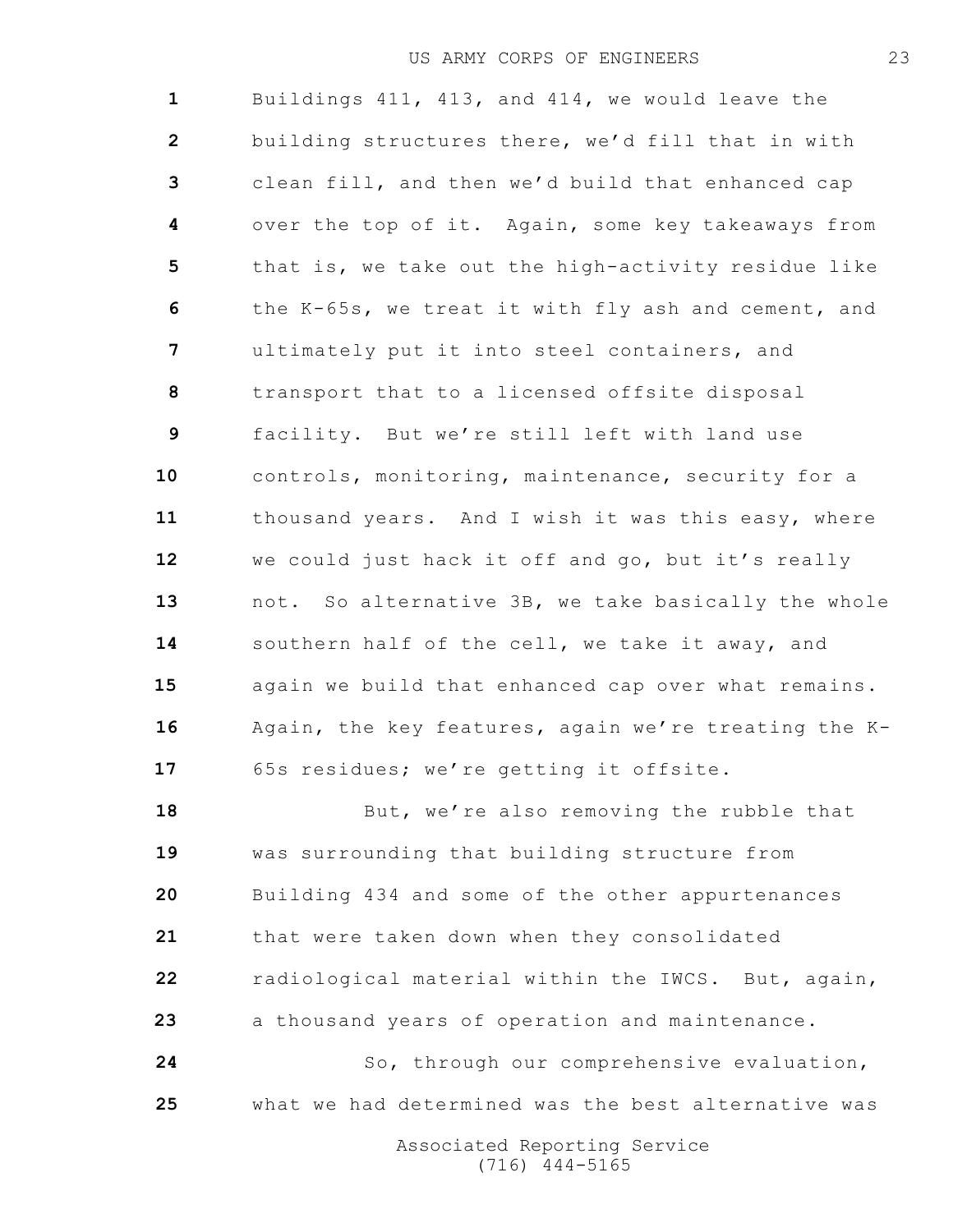taking it all away, removing all our future land use controls, all operations and maintenance, and kind of returning the site back to its original condition is really what the goal is ultimately, so it could be beneficially reused, possibly by the community or other entities as you see fit. Next slide, please. So, we put it through this comparative analysis here, this kind of shows a breakdown of how we rated each of those balancing criteria, if you think back a couple slides for each of the alternatives.

 One thing to note is for the enhanced containment options, it looks like the cost is low, but that's because we used the discounted value for operations and maintenance. Basically the way we look at it is if you put 44 million dollars into the bank today and earn 3.5 percent interest you'd be able to cover the thousand years of operations and maintenance on those alternatives.

 Obviously the federal government doesn't manage our money that way, so ultimately we decided that was another key factor why we chose alternative 4. We're also consolidating that material and placing it with the K-65s that were remediated from Fernald, and shrinking the federal government's overall liability and proliferation of the small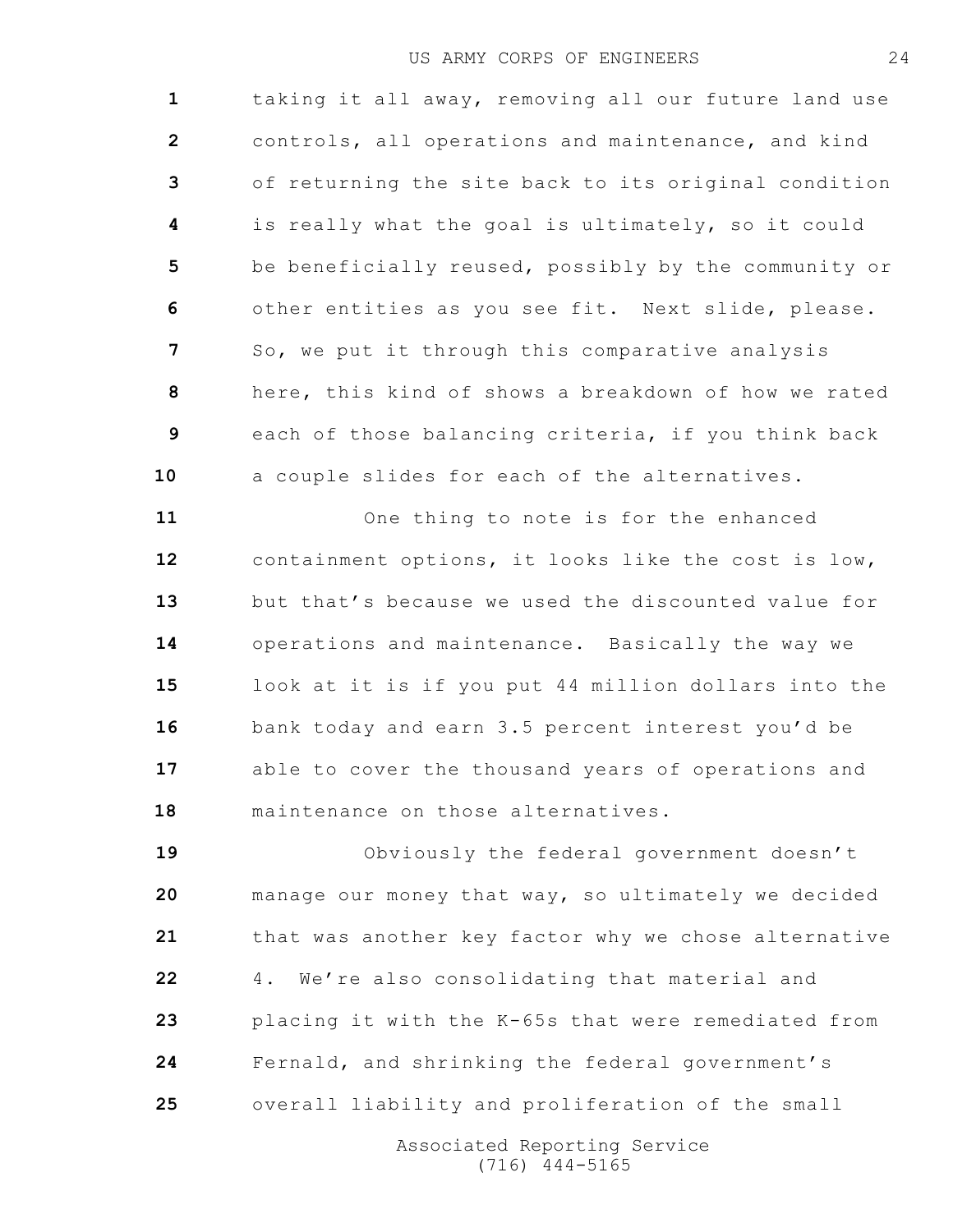disposal sites that we have across the country was another reason that lead us to choose alternative 4. Again the preferred alternative is to take it all away. Can I hear a hooah for that? (All cheer) : And the next slide, I'll kind of walk you through the path forward, and I didn't realize that, yeah, that's awesome. So, again, we still have to get to the Record of Decision like the Commander stated in his opening remarks. It's a long process that we follow, but it's a good process, and ultimately we'll arrive at the right decision. 14 But, there are the necessary steps that we're mandated to follow in the implementation of this program. Ultimately, we need to get to a Record of Decision for all the operable units before we can move into that remedial action phase. **And, again, IWCS will remain protective of**  human health and the environment, the Corps will continue to do what we're doing out there monitoring for gamma, radon, groundwater, surface water, sediment to ensure that it remains protective until the funding becomes available that we can implement this remedy. And with that, I think I'll turn it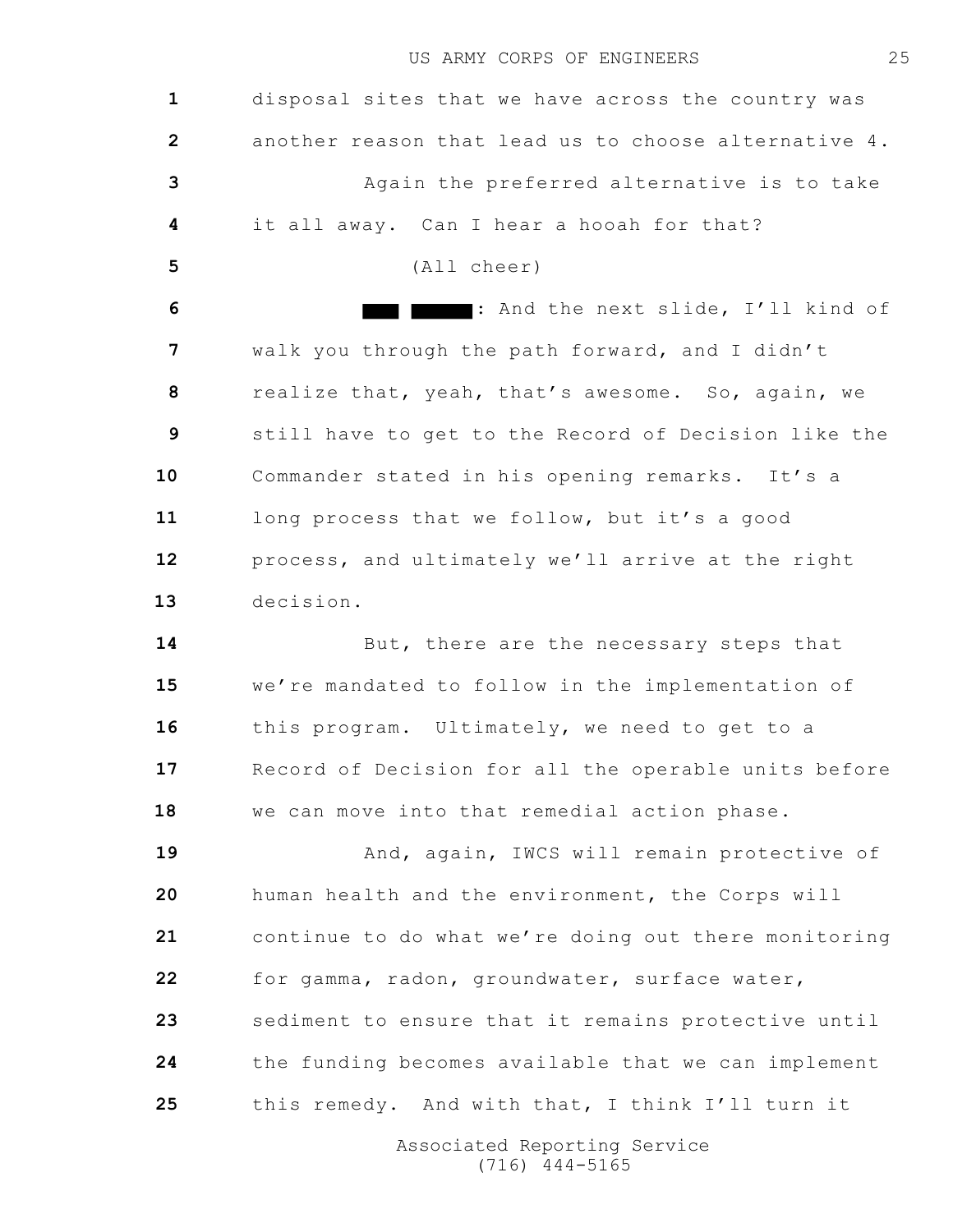back over to Doug.

 : Thanks, . We're going to transition now into the formal comment period. Next slide, please. I'm going to just quickly talk about how this is going to work; I don't believe we have too many folks signed up. Do we still have five, or seven? So, this will take a little less than half an hour once we get rolling. Again, this isn't the only way or the only time to 10 get on the record.

 We recognize three minutes we're giving each person is not a lot of time; you can go online or, by writing, provide as extensive comments as you wish to get on the record. And those comments can be either mailed or emailed to the Corps; there's 16 the address, all this information is in the packets as well. All of the comments that are formally submitted either tonight orally or in writing will be entered into the response to comments, and the Corps will be formally responding to all comments in their responsiveness summary.

 All the documents, all the technical documents, all of the decision documents, all of the response documents, are entered into the Administrative Record, which will be available in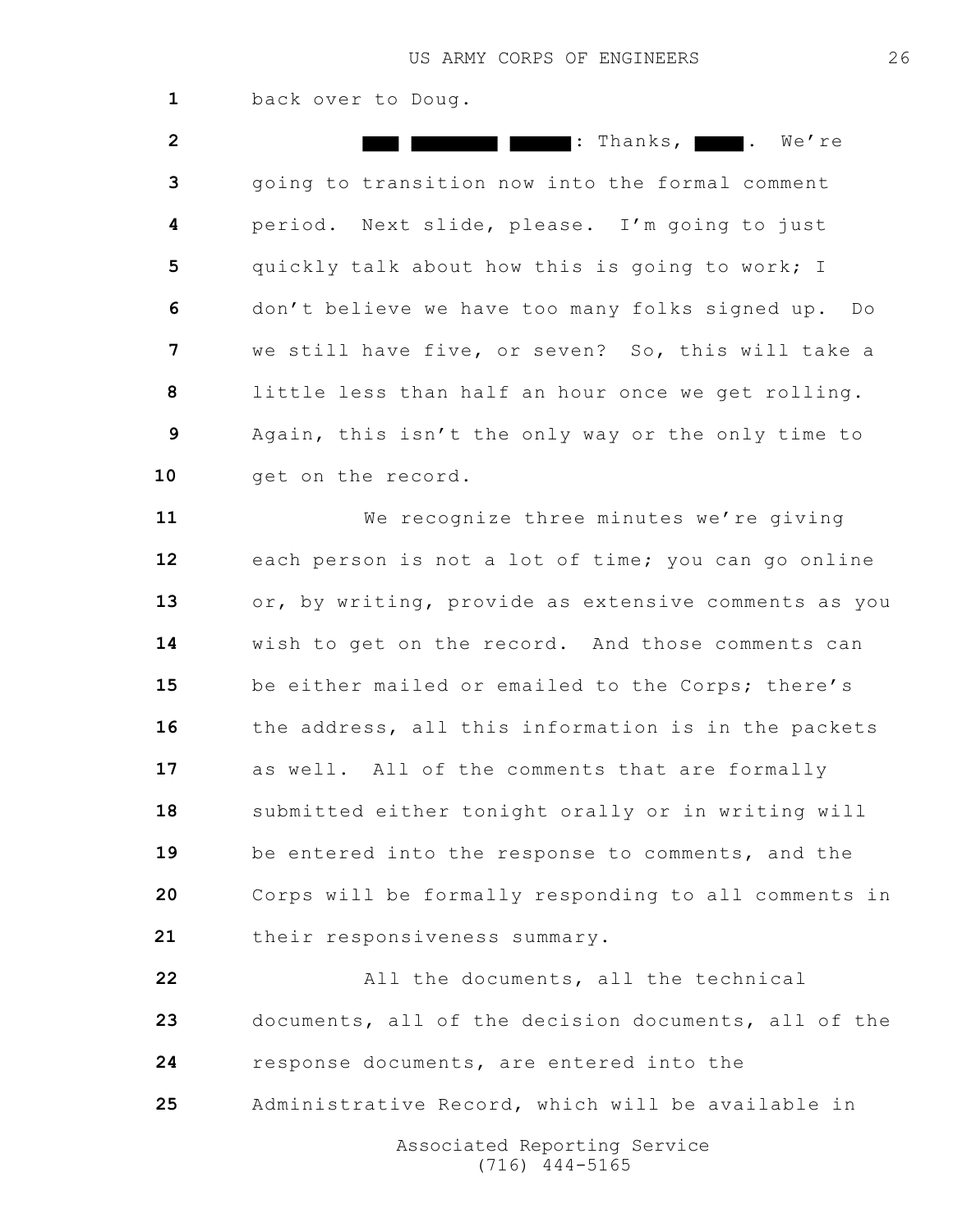hard copies at the administrative record locations, which include the Lewiston Public Library and the Youngstown Free Library as well as the Corps offices, you'd have to make –- there's security there, you'd have to do that by appointment. But, you can go and see those documents

 there as well. And, also, most of them are obviously located online, as all of you saw during this process. Next slide. If you have any questions for folks at the Corps, all this contact information is also in your material, so phone, email; people are there to answer your questions.

 Next slide. So what I'm going to do is walk you through the process tonight. So, we have seven folks; I'm going to call you up in the order 16 that you registered; you'll each be given three minutes.

 We'll ask you to please identify yourself by name and affiliation if you have one and you want to share that. Once you've stated your name, I'll start the clock. Again, you'll have three minutes, and I will give you a 30-second and 10-second warning to wrap up, and then we'll ask you to yield 24 to the next person.

All of the oral comments will be recorded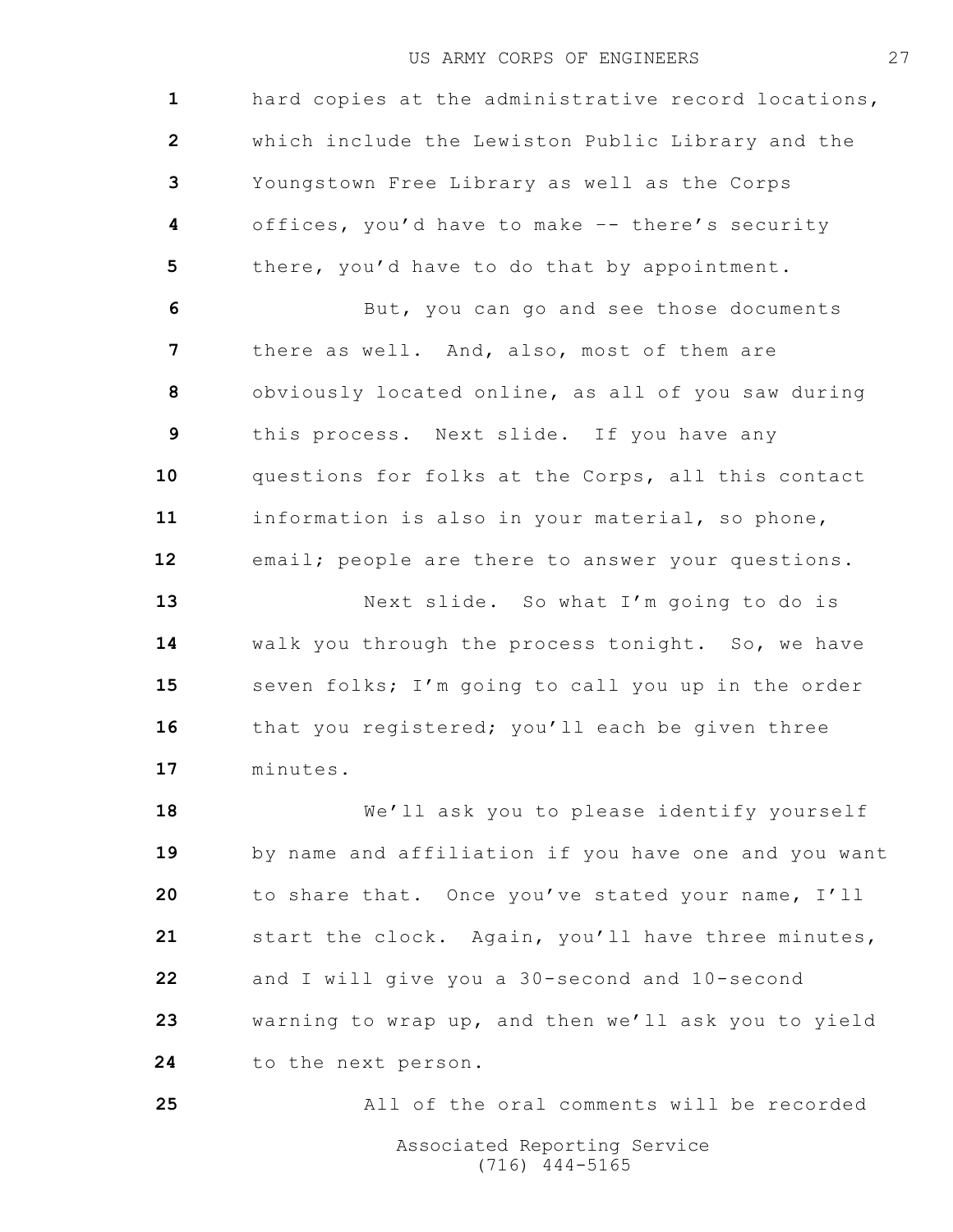by our stenographer here, so it will be entered into the formal public record. Obviously we're here to talk about the Proposed Plan for the IWCS, and so we hope you'll focus your comments on that. And, again, if you have any further questions, or you want any further detailed information, or you want to talk to the Corps or anyone on the team, they're in the back of the room; they'll be here until 9:00 o'clock when we close down for the evening. So with that, I'm going to begin calling up folks. And if you would please go to this microphone; if you cannot stand or make your way there, then I can have a microphone brought to you where you're sitting if need be. 15 I'll call the person whose turn it is, and 16 then the next person so you know you're coming up 17 next. So the first speaker will be 18 the second speaker will be, is it . : It's , but I don't have a comment.

 Oh, so you're not going to comment. Okay, so then the second commenter will be **. So, starting with . Are you okay** to walk up there?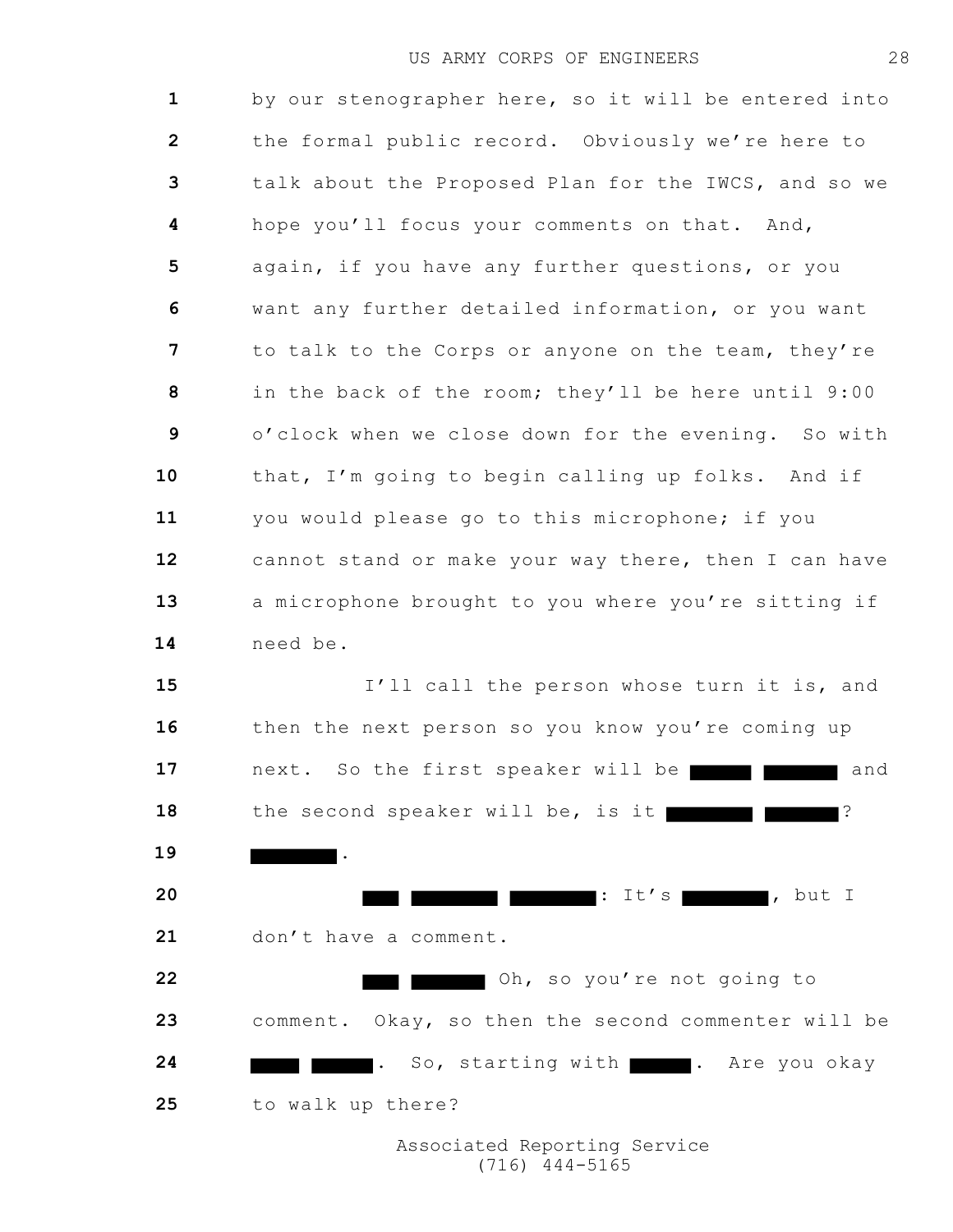I'm okay. Hi, my name is . I grew up in this area and forty, well, when it was first put in, I was just a baby in arms. So, my grandparents owned the land where the Lew-Port high school is, and I have done a cancer study. I want to turn in to someone. I will have to mail it because they can't copy from here. I'm concerned about the fact that it wasn't capped off when I was growing up. So what's going to happen when they do disburse the property and take it away? What's that going to do to us now? Because I'm third generation cancer victim right 13 now. That was my comment. : And, again, if you want to talk further with folks there, they'll be in the back. : Okay. : Thank you, 18 And after will be : I just want to say that I'm really glad that the preferred alternative is number 4, and I support that. And that's really all I have to say. Thank you. : Thank you, (Applause) : .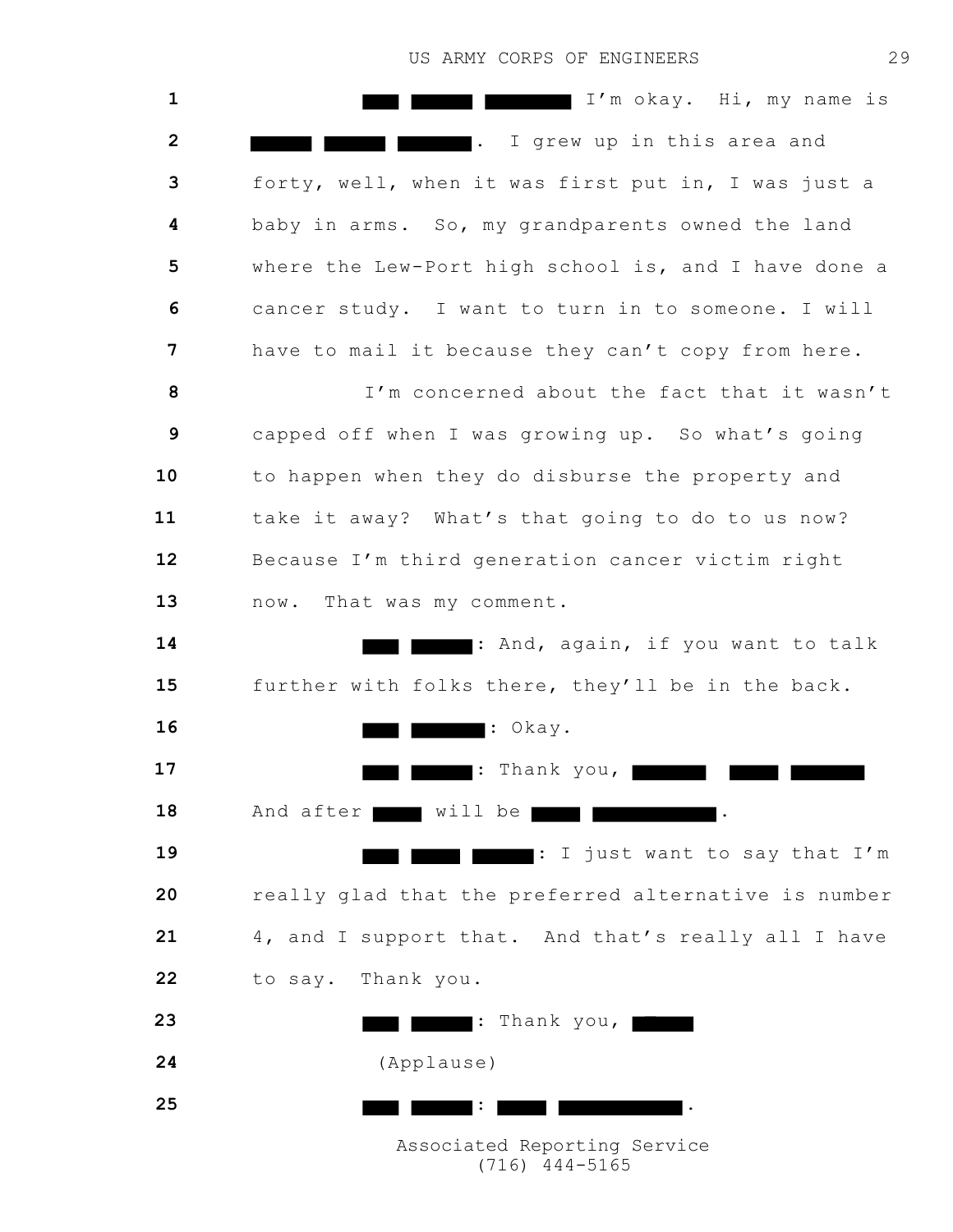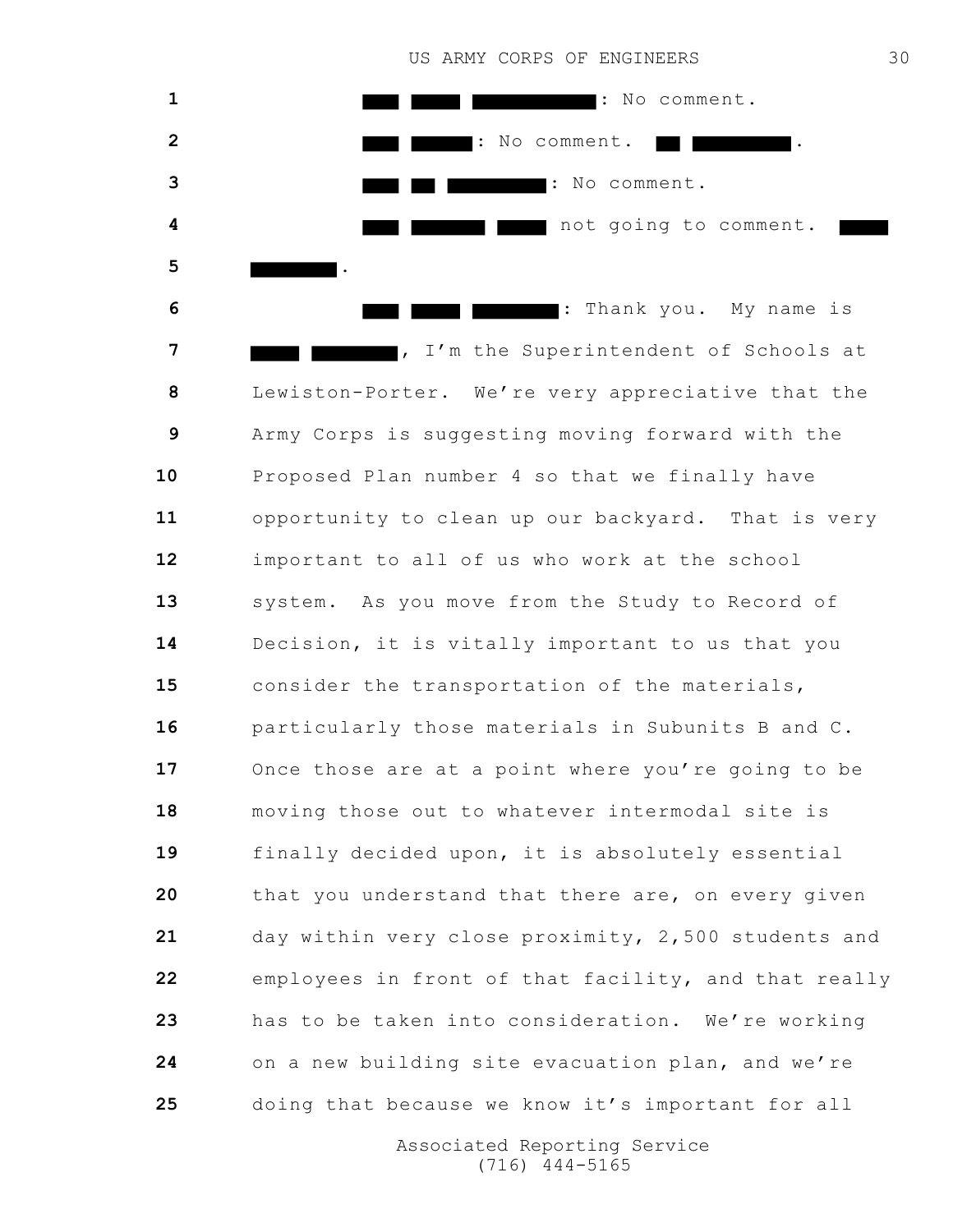schools to have that, but we really would prefer not to have to implement that. So if you could very much consider, when you make that decision to move those materials, you know, whatever intermodal site you decide upon, it's essential that you understand that, you know, you have a school system in very close proximity to the movement of those materials. Thank you. : Thank you, . : Regarding proposed option 4, hell, yes. (Applause) : Did anyone else want to make a formal public comment tonight that I did not call, for any reason didn't get in on a card? (No response) : This was the easiest public comment I have ever done. And I appreciate everyone 19 coming out tonight. And, yes, : didn't take her three minutes. : No, she did not. **I I I** just wanted to praise the thoroughness of the Army Corps of Engineers. And the steps that they're going to take assures that Associated Reporting Service (716) 444-5165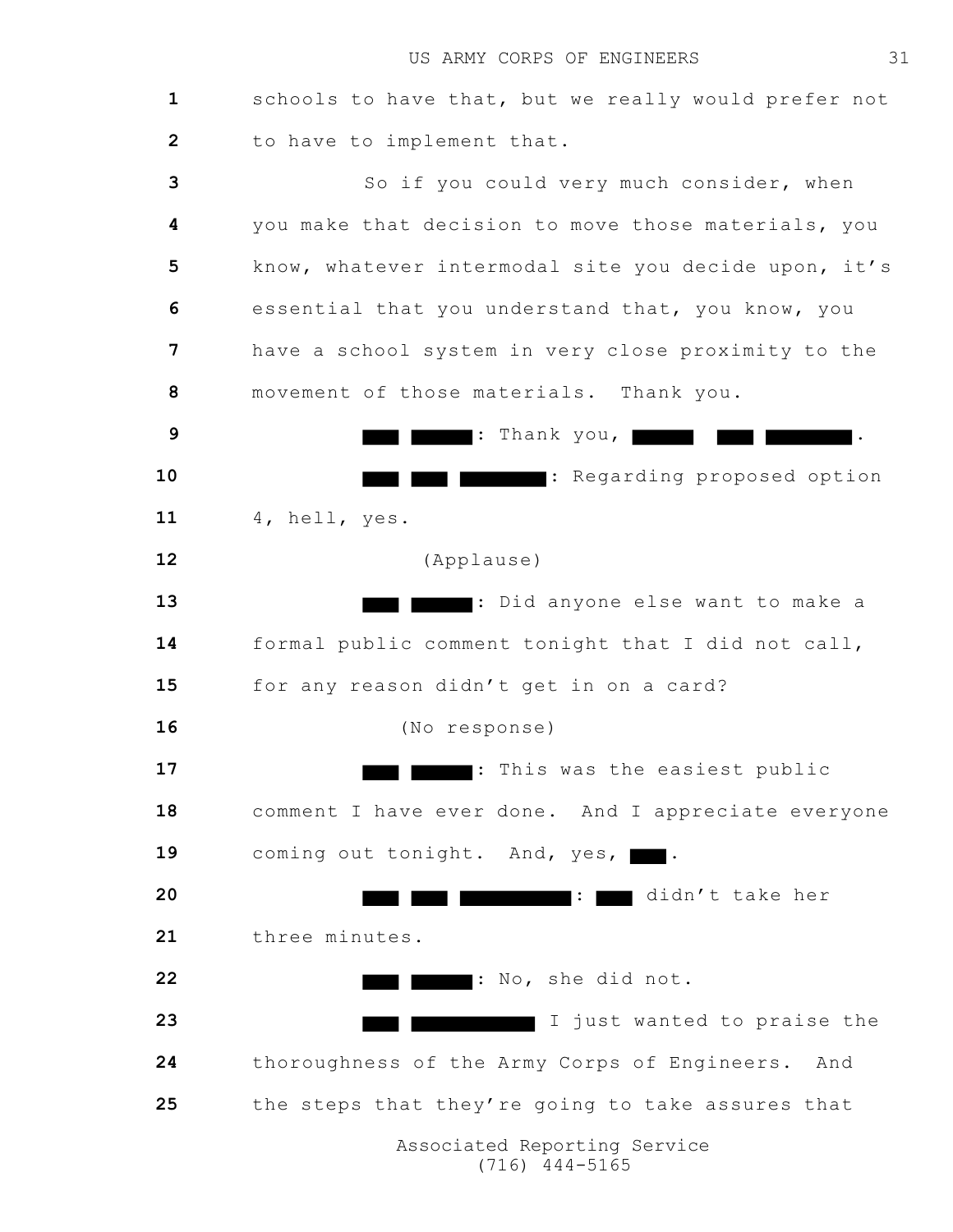|                         | the people of this community don't become the         |
|-------------------------|-------------------------------------------------------|
| $\overline{2}$          | ultimate victims to history's ultimate weapon.<br>So, |
| 3                       | thank you very much.                                  |
| $\overline{\mathbf{4}}$ | : Thank you, <b>Thank</b> everyone                    |
| 5                       | for coming out, get home before the snow. We'll be    |
| 6                       | here til 9:00 if you want to continue to ask          |
| 7                       | questions. Have a good night.                         |
| 8                       | (Meeting concluded)                                   |